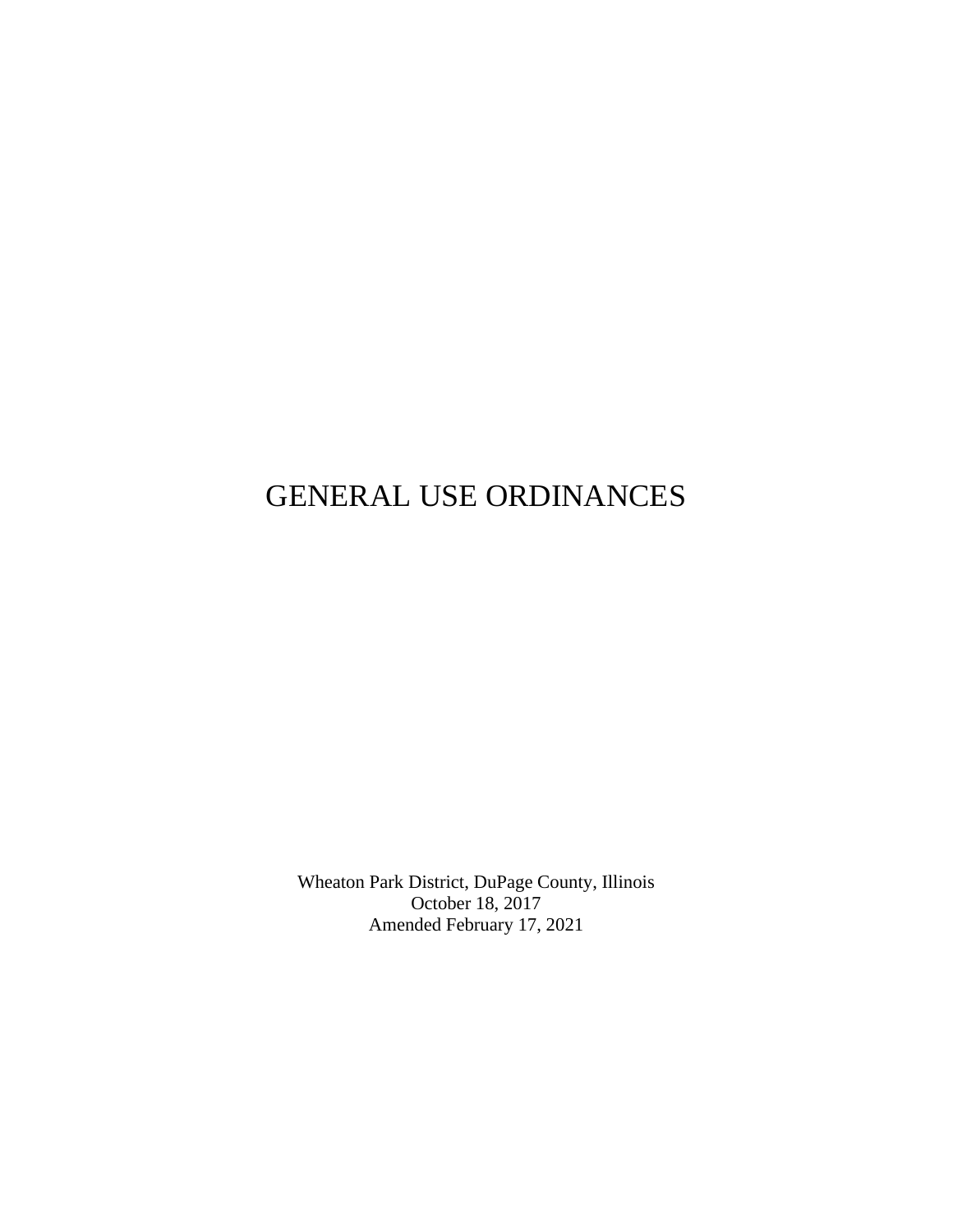# **Table of Contents**

| SEC. 3.2 PROTECTIONS OF NON-DOMESTICATED ANIMALS, BIRDS, FISH, AND OTHER NON-DOMESTICATED ANIMALS 14 |  |
|------------------------------------------------------------------------------------------------------|--|
|                                                                                                      |  |
|                                                                                                      |  |
|                                                                                                      |  |
|                                                                                                      |  |
|                                                                                                      |  |
|                                                                                                      |  |
|                                                                                                      |  |
|                                                                                                      |  |
|                                                                                                      |  |
|                                                                                                      |  |
|                                                                                                      |  |
|                                                                                                      |  |
|                                                                                                      |  |
|                                                                                                      |  |
|                                                                                                      |  |
|                                                                                                      |  |
|                                                                                                      |  |
|                                                                                                      |  |
|                                                                                                      |  |
|                                                                                                      |  |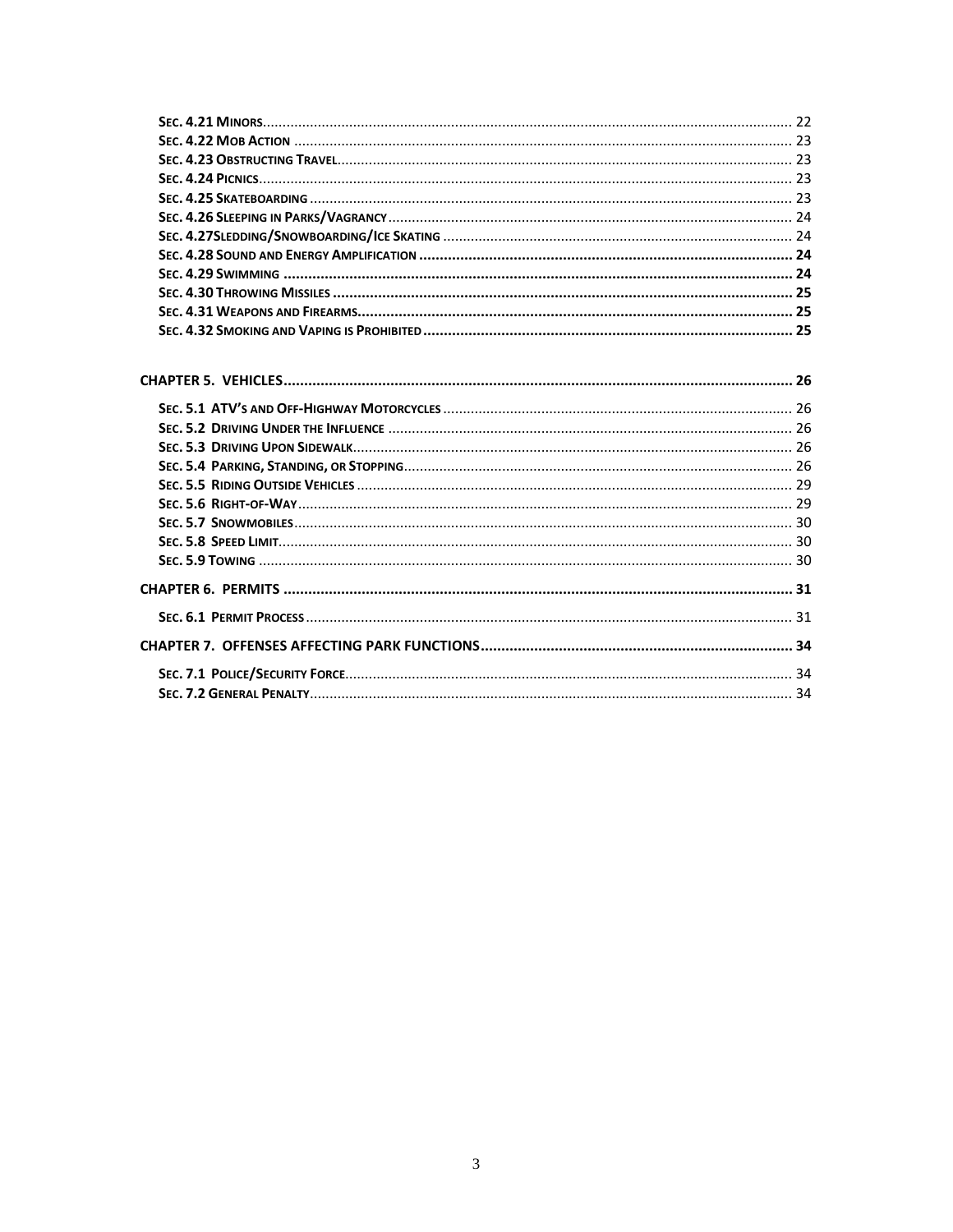## <span id="page-3-0"></span>**Chapter 1. General Provisions**

#### **Sec. 1.1 Designation and Citation of Code**

<span id="page-3-1"></span>The ordinances embraced in this and the following chapters and sections shall constitute and be designated as "the General Use Ordinance of Wheaton Park District" and may be so cited.

## **Sec. 1.2 Definitions**

<span id="page-3-2"></span>When used in the General Ordinances, the following terms shall have the meaning set forth in these sections.

## **"Board"**

Means the Board of Park Commissioners of the Wheaton Park District.

## **"Court"**

Means the circuit court of the county which has jurisdiction of District legal disputes.

### **"District"**

Is the Wheaton Park District, DuPage County, Illinois.

#### **"District property"**

Is all of the property, real and personal, of every kind and description located within the jurisdiction of, or owned, administered, leased or licensed by, or otherwise in the possession or under the control of the District, including without limitation every building, shelter, street, sidewalk, trail, path, beach, park, playground, wilderness or open space, or other public place or facility and all District waters located on or adjacent to or flowing over property located within the jurisdiction of, or owned, administered, leased or licensed by, or otherwise in the possession or under the control of the District.

## **"Executive Director"**

Is the Executive Director of the Wheaton Park District.

#### **"Ordinances"**

Means the General Use Ordinances of Wheaton Park District approved by the Board of Park Commissioners of Wheaton Park District and all amendments and supplements thereto.

## **"Permit"**

The written authorization issued by or under the authority of the Executive Director of his designee, to a person to do or engage in a particular act or acts on District property. Said authorization is subject to the terms and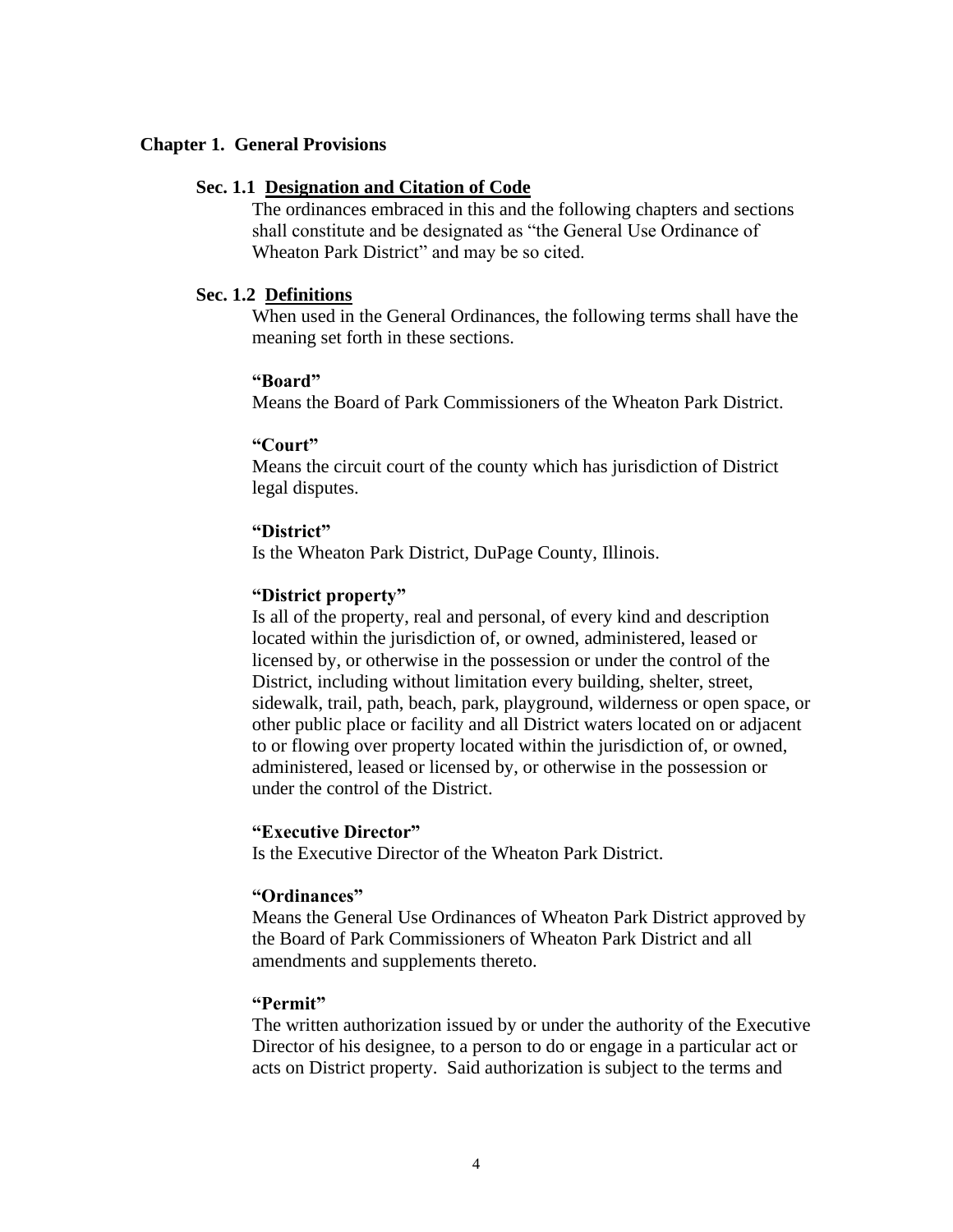conditions specified in the permit as well as all applicable federal, state, local, and District laws, ordinances, rules, and regulations.

#### **"person"**

Means any individual, natural person, firm, partnership, association, corporation, company, trust, organization or any other group activity as a unit or the manager, lessee, agent, servant, partner, member, director, officer or employee, or any of them including executive administrator, treasurer, receiver or other representative appointed according to law.

## **"State"**

Means the State of Illinois.

#### **Sec. 1.3 Rules of Construction**

<span id="page-4-0"></span>In construction of these Ordinances the following rules of construction shall be observed.

#### **And/or**

"And" may be read "or" and "or" may be read "and" if the sense requires it.

# **Gender**

Words in any section importing the masculine gender shall include the feminine as well as the masculine.

#### **May**

The word "may" is permissible and discretionary.

#### **Shall**

The word "shall" is mandatory.

#### **Sec. 1.4 Code to be Liberally Constructed**

<span id="page-4-1"></span>All general provisions, terms, phrases and expressions contained in these Ordinances shall be liberally construed in order that the true intent of the District be fully carried out.

#### **Sec. 1.5 Designations and Headings; Construction**

<span id="page-4-2"></span>All designations and headings of chapters, articles, divisions and sections are intended only for convenience in arrangement and as mere catchwords to indicate the contents of such chapters, articles, divisions or sections, whether printed in boldface type or italics.

## **Sec. 1.6 Ordinance Provisions as Continuance of Existing Ordinances**

<span id="page-4-3"></span>The provisions appearing in these Ordinances, insofar as they relate to the same subject matter and are substantially the same as those ordinance provisions previously adopted by the District and existing at the effective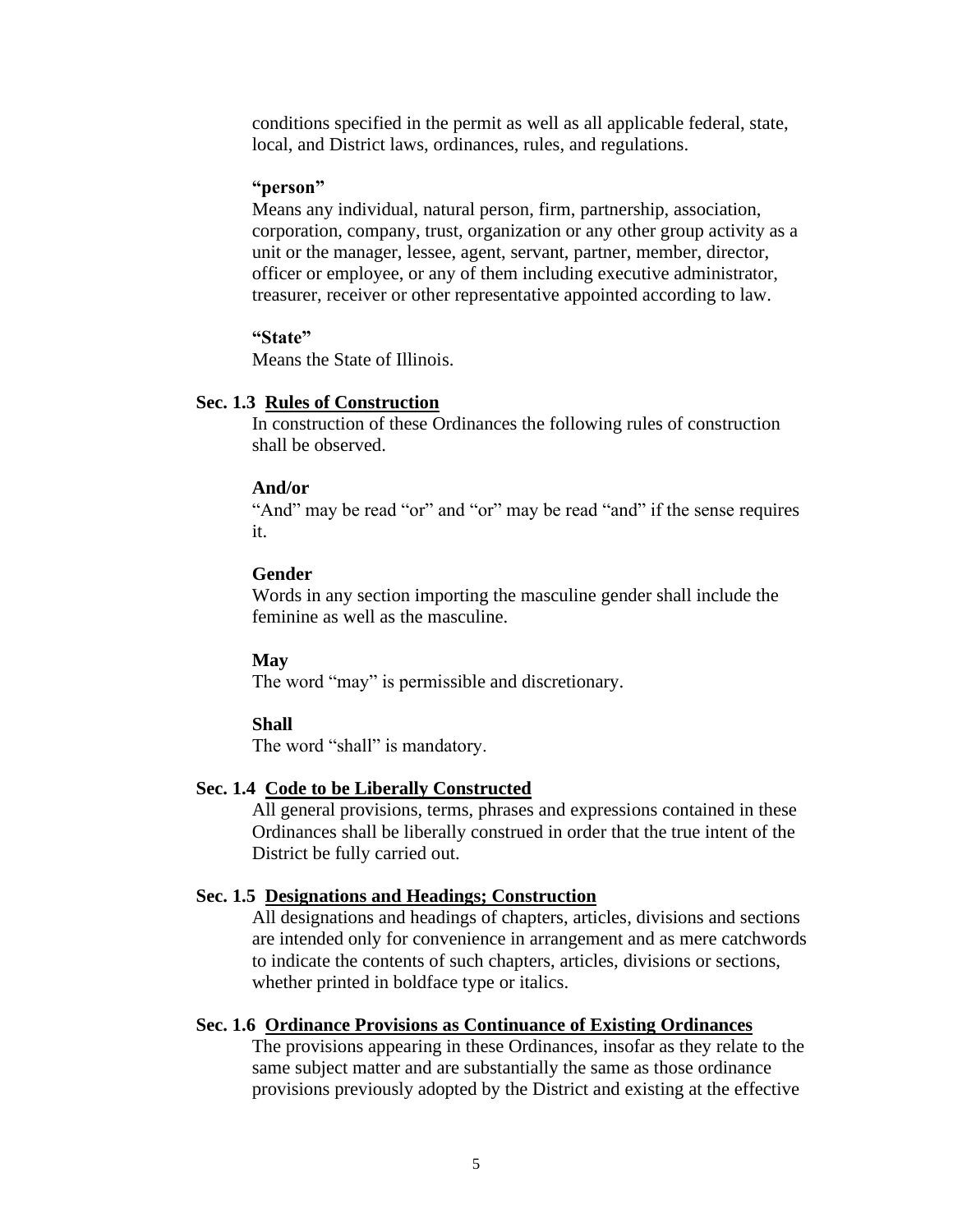date of these Ordinances shall be considered as restatements and continuations thereof and not as new enactments.

## **Sec. 1.7 Effect of Repeal of Ordinances; Revival**

<span id="page-5-0"></span>a) Neither the adoption of these Ordinances nor the repeal hereby of any ordinance of the District shall in any manner affect the prosecution for violations of such ordinance, which violations were committed prior to the effective date hereof, nor be construed as affecting any of the provisions of such ordinance relating to the collection of any such license or penalty or the penal provisions applicable to any violation thereof, nor to affect the validity of any bond or cash deposit in lieu thereof, required to be posted, filed or deposited pursuant to any ordinance, and all rights and obligations thereof appertaining shall continue in full force and effect.

b) Whenever any ordinance repealing a former ordinance, clause or provisions is repealed, such repeal shall not be construed as reviving such former ordinance, clause or provision, unless expressly provided therein.

## **Sec. 1.8 Conflicting Provisions**

<span id="page-5-1"></span>a) If the provisions of different chapters, articles, divisions or sections of these Ordinances conflict with or contravene each other, the provisions of each chapter, article, division or section shall prevail as to all matters and questions growing out of the subject matter of that chapter, article, division or section.

b) If clearly conflicting provisions are found in different sections of the same chapter, the provisions of the section last enacted shall prevail unless the construction is inconsistent with the meaning of that chapter.

#### **Sec. 1.9 References Include Amendments; Construction**

<span id="page-5-2"></span>a) Any reference in these Ordinances to an ordinance or provisions of these Ordinances shall mean such ordinance or provision as may now exist or is hereafter amended.

b) Any references in these Ordinances to chapters, articles, divisions or sections shall be to the chapters, articles, divisions and sections of these Ordinances unless otherwise specified.

#### **Sec.1.10 Amendments and References to Ordinances**

<span id="page-5-3"></span>Any additions or amendments to these Ordinances, when passed in such form as to indicate the intention of the Board to make the same part of these Ordinances shall be deemed to be incorporated in these Ordinances so that a reference to the General Use Ordinance of Wheaton Park District shall be understood to include them.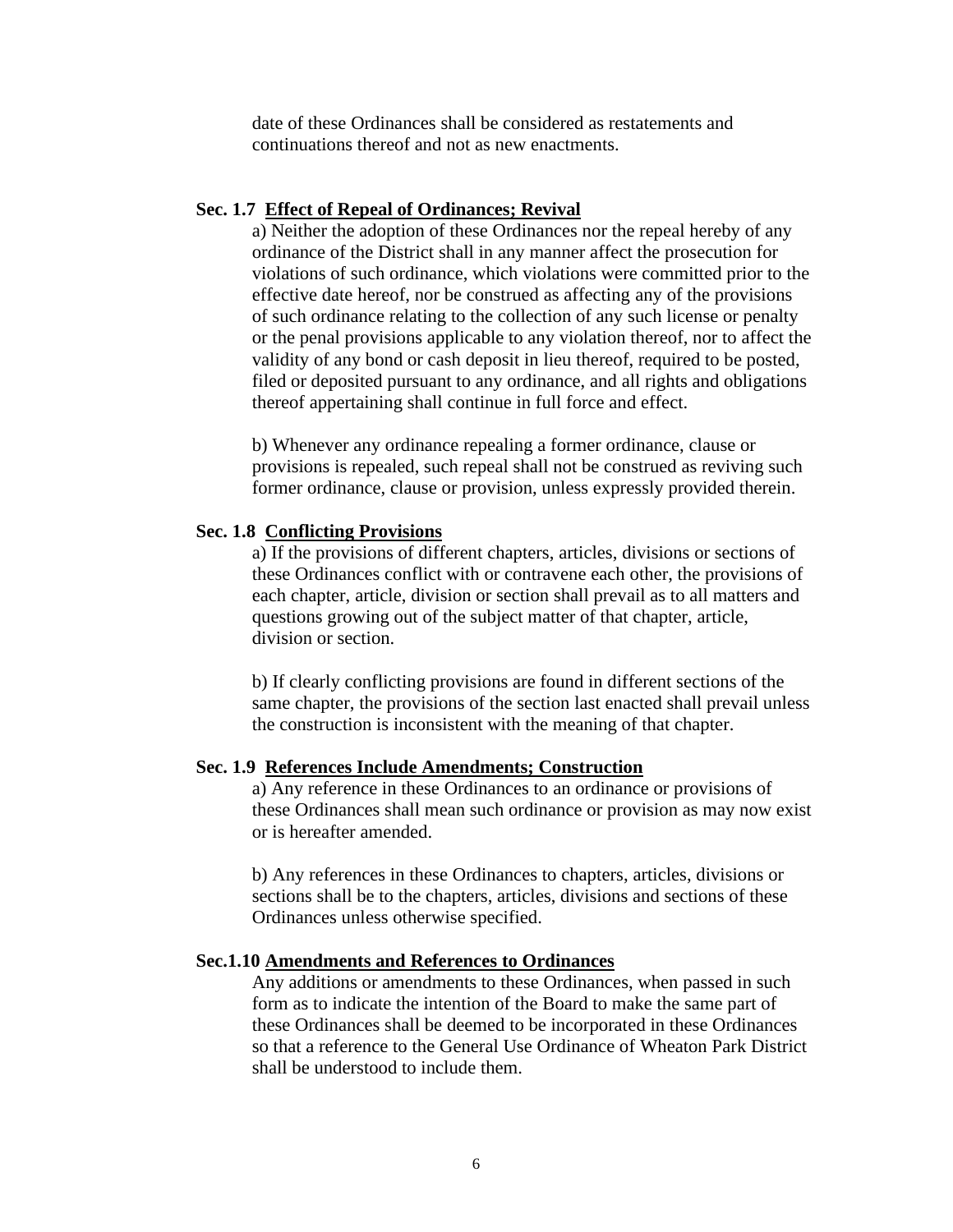# **Sec. 1.11 Severability**

<span id="page-6-0"></span>It is declared to be the intention of the Board that the sections, subsections, paragraphs, sentences, clauses and words of these Ordinances are severable. If any sections, subsections, paragraph, sentences, clause or word is declared unconstitutional or otherwise invalid by the lawful judgment or decree of any court or competent jurisdiction, its unconstitutionality or invalidity shall not affect the validity of any of the remaining sections, subsections, paragraphs, sentences, clauses and words of these Ordinances, since the sections or parts of sections would have been enacted by the Board without and irrespective of any unconstitutional or otherwise invalid section, paragraph, sentence, clause or word being incorporated into these Ordinances.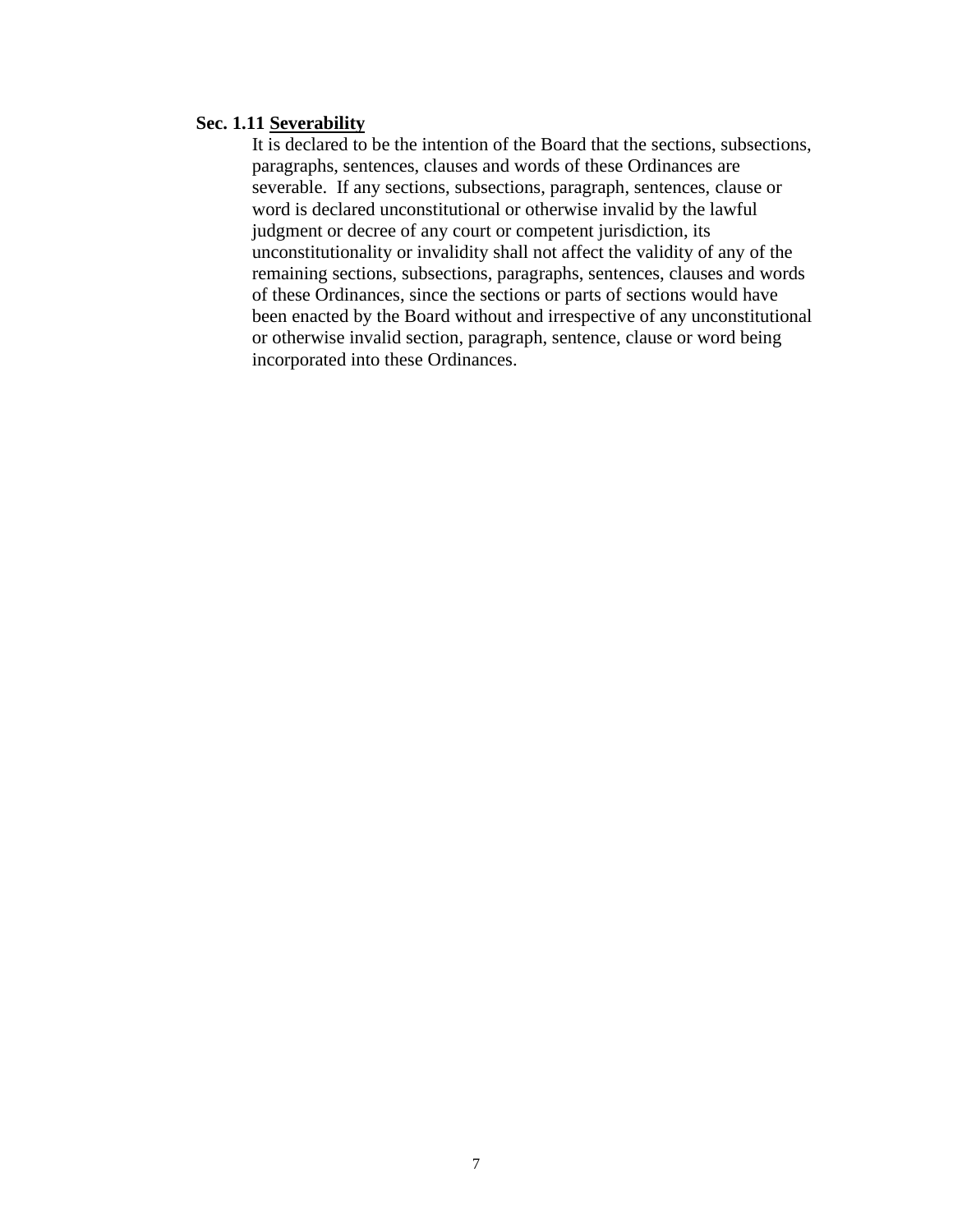## **Chapter 2. Protection and Use of District Property**

#### **Sec. 2.1 Public Use; Hours**

#### a) Regular Hours

<span id="page-7-1"></span><span id="page-7-0"></span>Except as otherwise provided in this section or otherwise posted or authorized by the Executive Director or his designee at the individual parks, District property shall be open to the public from sunrise in the morning until sunset in the evening of that same day and District property shall be closed to the public from sunset each day until sunrise the following day. The Executive Director may establish other hours during which District property or any parts thereof shall be closed to the public. The District may periodically revise these hours.

Park District facilities with outdoor lighting shall remain open until five minutes after the lights are turned off. Only the lighted portion of such facilities shall remain open after sunset.

#### b) Special Closings

<span id="page-7-2"></span>The District may close one or more District parks, buildings, and facilities or any part thereof to the public at any time and for any interval of time, either temporarily or at regular intervals, and either entirely or merely to certain uses, as deemed advisable and in the best interest of the public and the District.

## **Sec. 2.2 Bringing Plants, Shrubs or Trees Prohibited**

No person shall bring into or upon District property any tree, shrub, or plant, or portion thereof, except by written authorization of the District.

# **Sec. 2.3 Camping**

<span id="page-7-3"></span>No person shall place, erect, or use any hammock, swing, tent, shelter or any other type of temporary or permanent camping equipment or otherwise camp in any manner, on District property unless a Permit has first been obtained from the Executive Director or his designee.

#### **Sec. 2.4 Criminal Trespass of Property**

<span id="page-7-4"></span>No person shall:

a) Enter or remain in any building or portion of District property where persons are prohibited by the District from entering by sign or other notice.

b) Enter or remain in any District property when it is closed to the public;

c) Climb, walk or sit upon any sign, wall or fence under the control of the District: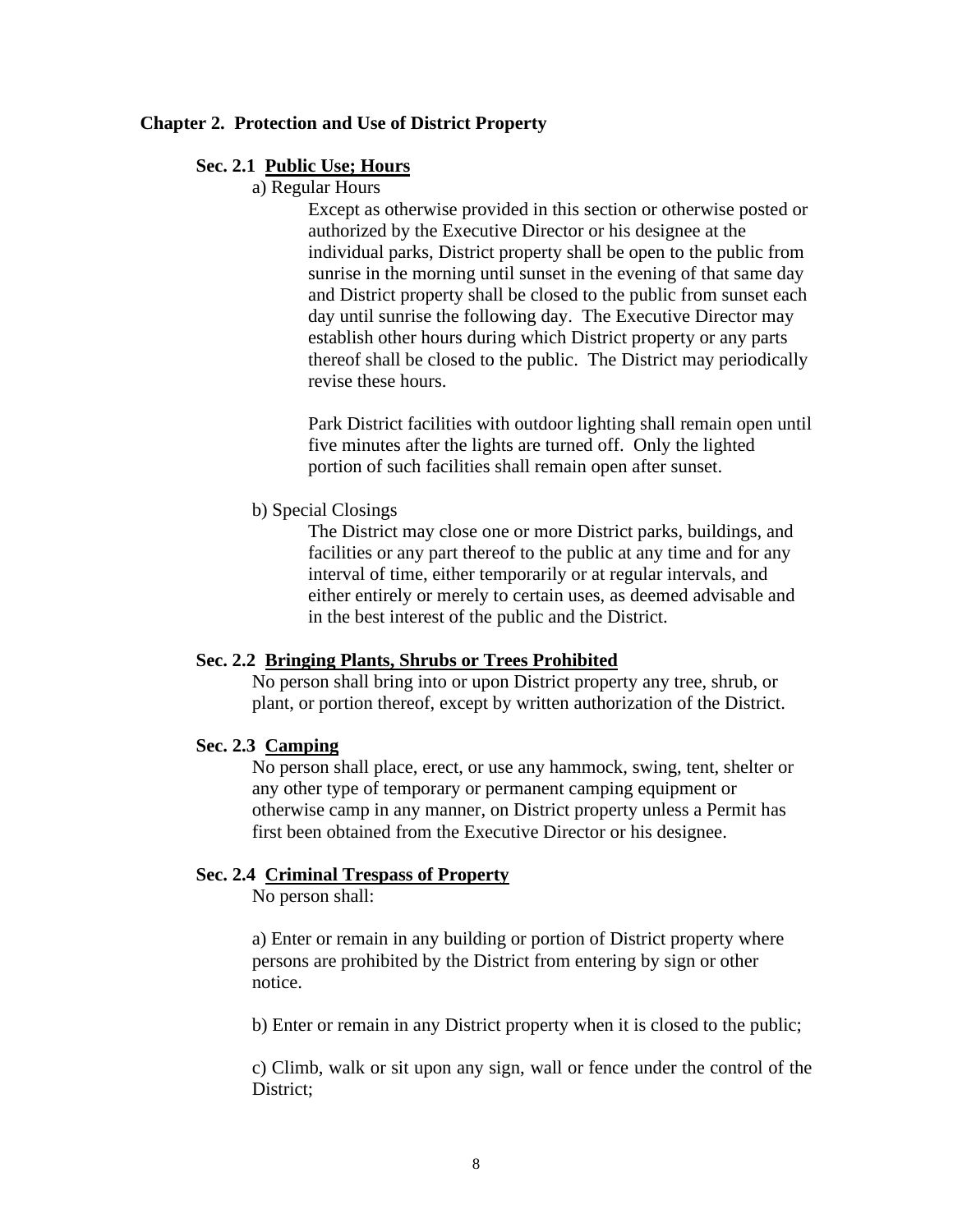d) Go upon any lawn, grass plot, planted area, tree, shrub, monument, fountain, sculpture or structure where access is prohibited by signs or other notice or where access is restricted by fence or other physical barrier;

e) Enter any District property that is reserved, scheduled or permitted for a specific group or activity, unless such person is invited by the individual or group responsible for such activity unless such person has paid any applicable admission and/or registration fees.

## **Sec. 2.5 Damage to District Property**

<span id="page-8-0"></span>Unless authorized by a written agreement with the District or otherwise expressly permitted by the District, no person shall while in or on District property:

a) Deface, disfigure, break, cut, tamper with or displace or remove in or from any District property or building or other part thereof, any table, bench, fireplace, coping, lamp post, fence, wall, paving or paving material, water line or other public utility or parts or appurtenances thereof, or sign, notice or placard whether temporary or permanent, equipment, facilities or other District property or appurtenances whatsoever, either real or personal;

b) Destroy, cut, break, injure, disturb, sever from the ground or remove any sod, soil, earth, rock, stone, timber, wood, material, or growing thing including but not limited to any plant, flower, flower bed, shrub, tree, growth, or any branch, stem, fruit, or leaf thereof; bring into or have in his/her possession in or on District property any tool or instrument intended to be used for the cutting thereof, or any garden or agricultural implements or tools which could be used for the removal thereof (with the exception of activity described in section 4.20);

c) Set fire to any trees, shrubs, plants, flowers, grass, plant growth or living timber, or allow any fire upon land to extend into District property;

d) Cut, break or in any way injure, deface, destroy or alter any building, fence, monument, sculpture, bridge, or other structure or property contained therein;

e) Operate or drive any motor car, automobile or vehicle of any kind in or on District property in places other than roadways or in such a manner as to cause the same to collide with, run against, strike or cause to strike, injure, deface or damage any District property or appurtenance of any kind;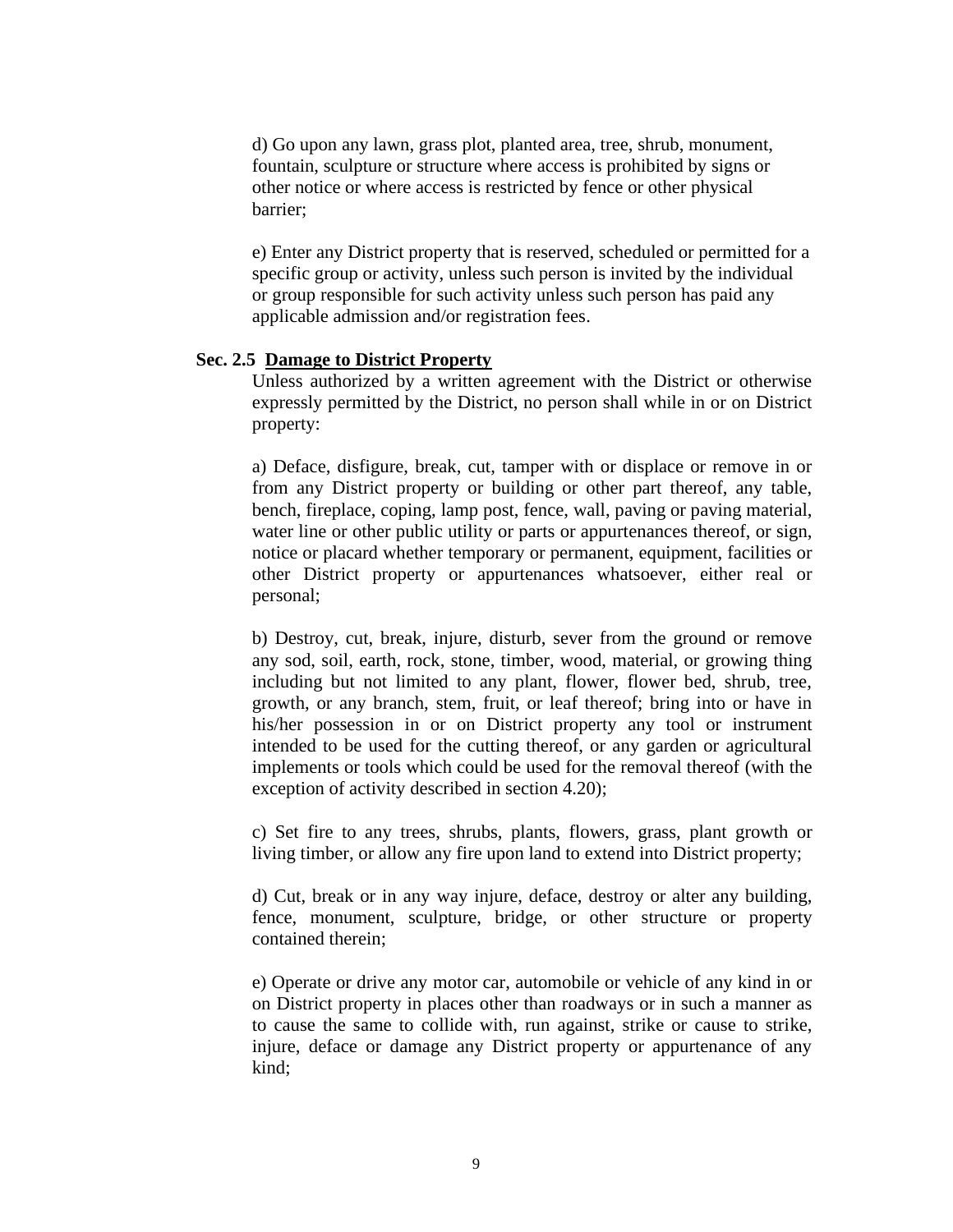f) Fasten any animal or attach any rope, sign, handbill or other things to any tree or shrub or to any protective device around any tree or shrub growing in or on the District property;

g) Allow any animal under the person's ownership or temporary care to injure or deface any tree, plant, shrub, lawn or grassplot in any manner whatsoever. An animal is under a person's temporary care if the animal was brought upon District property by the person or by a minor under the person's temporary or permanent care;

h) Fasten any bicycle, motorcycle, moped or other vehicle to or leave the same standing so as to injure any tree, shrub, lawn or grass plot;

i) Deface, destroy, cover or otherwise make unreadable any traffic warning or prohibitory sign or symbol in or on District property;

j) Mark, carve, bend, cut, paint, deface, breakdown, destroy, damage, alter, change, sever, uproot, excavate or otherwise remove, or attach or suspend any rope, wire or other material or contrivance to or from any District property;

<span id="page-9-0"></span>k) Fail to maintain District property in a neat and sanitary condition.

#### **Sec. 2.6 Pools**

The following rules and regulations shall apply to all District swimming pools:

a) All swimming pools shall be open and in operation from approximately Memorial Day through Labor Day, weather and safety conditions permitting. Pools shall be open for public swimming during published and posted hours.

b) No person shall enter the bathhouse or pool area without payment of the admission charge that is established by the District or without displaying proper season passes that are issued therefore.

c) No person under eight (8) years of age shall be admitted to the pool area unless he or she is accompanied by a person legally possessing an adult pass (ages 16 years old and up) or an adult daily admission and demonstrating competency to assume full responsibility for the care and safety of the person under eight (8) years of age.

d) If any person shall refuse to obey any orders of lifeguards, attendants, managers or any agent of the District, the District may immediately terminate or suspend such person's rights to use the pool and other District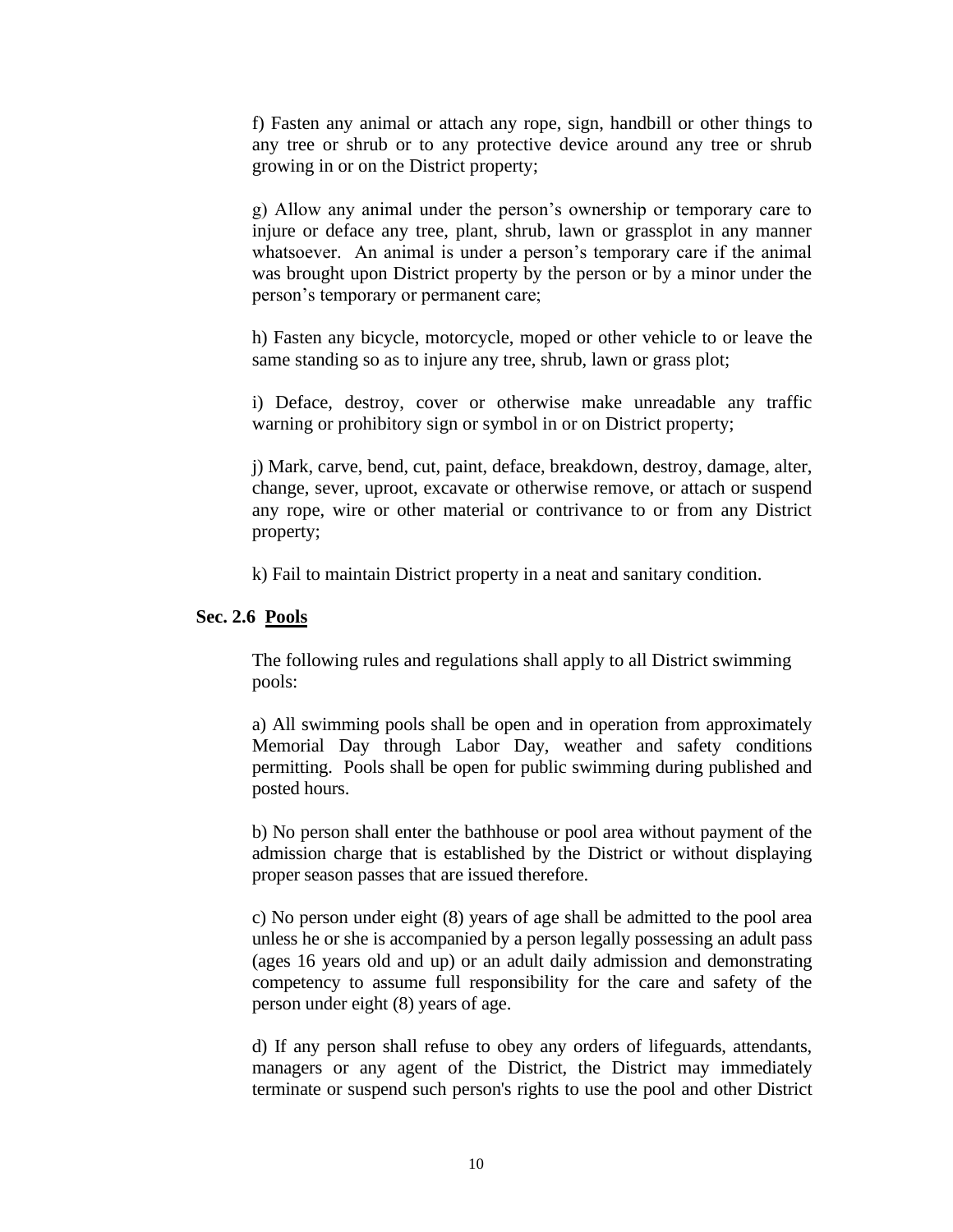property. Lifeguards are responsible for enforcing safety rules and responding to emergencies. Parents, guardians, or other persons who are 16 years of age or older and accompanying a child who is under 8 years of age, shall supervise the child.

e) No person shall attempt admission to the pool and such admission shall be refused if the person has contagious disease, infectious conditions such as colds, fever, ringworm, foot infections, skin lesions, diarrhea, vomiting, inflamed eyes, ear discharges, or any other condition which has the appearance of being infectious, or any excessive sunburn, abrasions which have not healed, corn plasters, bunion pads, adhesive tape, rubber bandages, or other bandages of any kind or if the persons appears to be under the influence of alcohol or drugs or exhibiting erratic behavior.

f) Persons with qualifying disabilities under state and/or federal law that require reasonable accommodations to enjoy District property should contact the Executive Director's office who is the Districts appointed ADA compliance officer.

g) Littering is prohibited; in addition, no food, drink, gum or tobacco is allowed in pool area unless the District has specifically designated a section by posting a written notice. Glass containers are prohibited.

h) All persons are encouraged to take a shower before entering the pool area.

i) Personal conduct within the pool facility must be such that the safety of self and others is not jeopardized. Running, boisterous or rough play, except supervised water sports, is prohibited.

j) Only clean footwear, baby strollers, or wheelchairs are allowed in the pool area or bathhouse.

k) Spitting, spouting of water, blowing the nose or otherwise introducing contaminants into the pool is prohibited.

l) Glass, soap, or other material, which might create hazardous conditions or interfere with efficient operation of the swimming pool, are prohibited in the swimming pool or on the pool deck.

m) All apparel worn in the pool shall be clean.

n) All children who are not toilet-trained shall wear tightly fitting rubber, plastic pants, or approved swim diapers.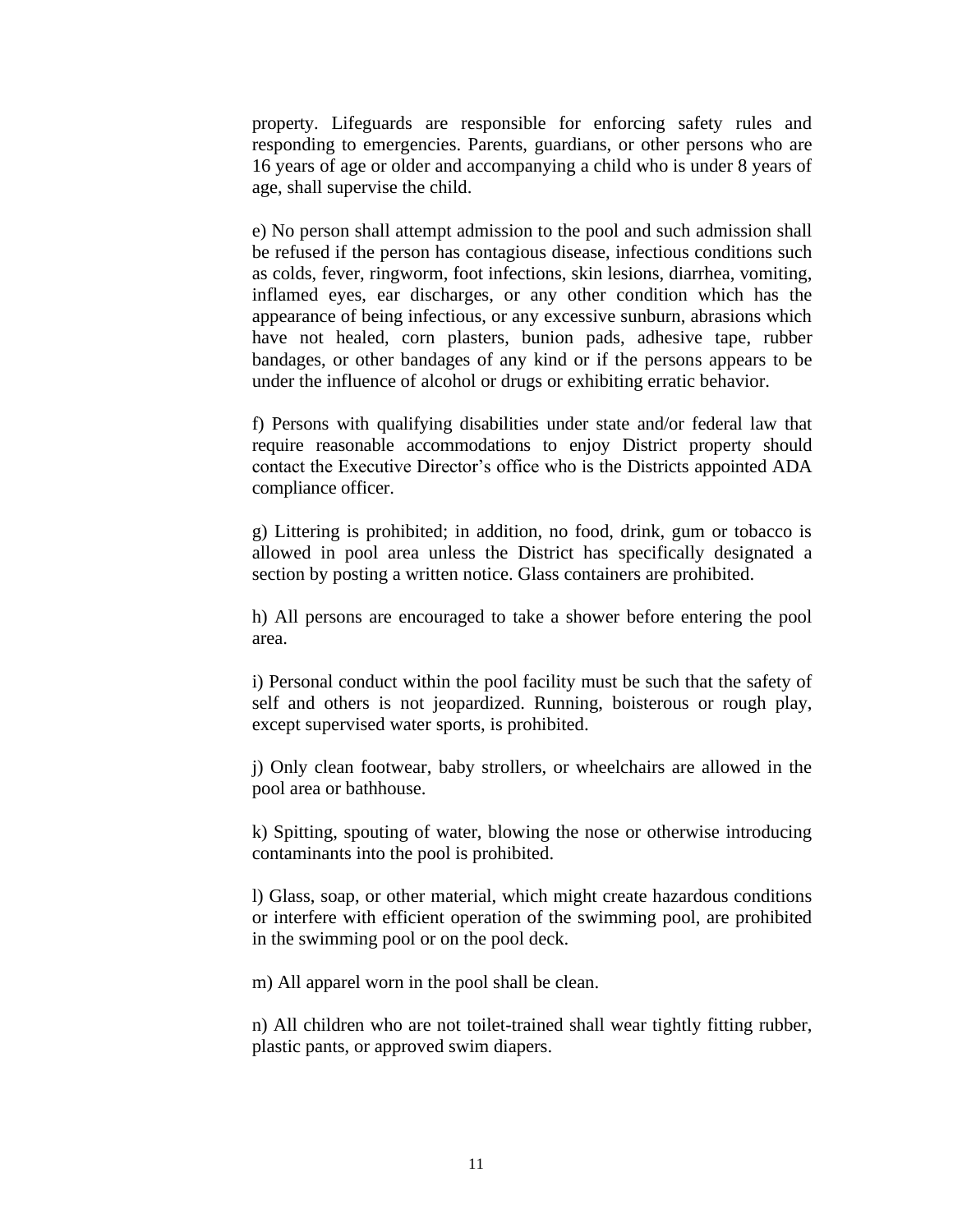o) Diving in water less than five feet deep is prohibited except when allowed for competitive swimming and training.

p) Swimming is prohibited when thunder is heard or lightning is seen, including a 15-minute period after the last lightning or thunder is detected.

q) Any person who refuses to obey pool rules or otherwise violates any other provision of these Ordinances may be barred by the District from further use of the pool for the remainder of the pool season, in addition to the penalties set forth in these Ordinances.

# **Sec. 2.7 Public Assemblies**

a) No person shall do any of the following on District property without first obtaining a Permit:

> <span id="page-11-0"></span>1) Call or hold a public assembly, exhibition or entertainment of any description;

> 2) Conduct any musical concert, play any amplified instrument, or set up or use any communication system;

> 3) Hold or attempt to hold any meeting, assembly, demonstration, celebration, parade, rally, religious worship, or any sponsored entertainment, social, recreational or athletic event.

b) Any person issued a Permit by the District shall produce the Permit and exhibit it upon request of any District employee or officer.

c) No person other than a District employee or officer shall disturb or interfere with any person occupying District property under the authority of a Permit.

#### **Sec. 2.8 Use of Restrooms, Washrooms, and Locker Rooms**

<span id="page-11-1"></span>a) Every person shall cooperate in maintaining restrooms, washrooms and locker rooms in a neat and sanitary condition.

b) No person shall deposit objects of any kind other than toilet paper in the toilets or plumbing fixtures of a restroom, washroom facility or locker room.

c) Except as otherwise permitted in this section for children under age 6, enter into or remain in any restroom, restroom washroom, or locker room designated for the opposite sex.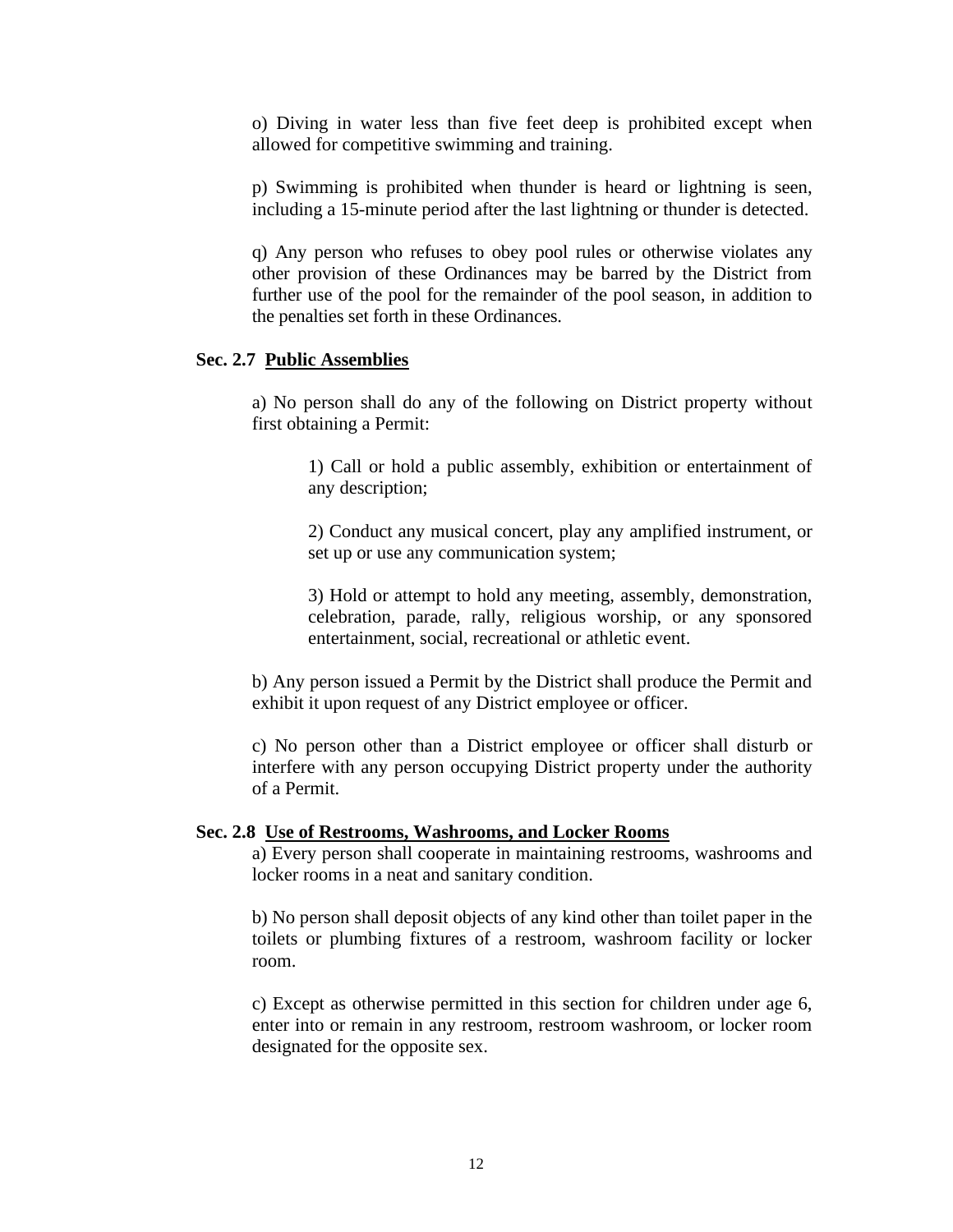d) Children 5 years of age and under may use restrooms, washrooms and locker rooms designated for the opposite sex when a family facility is unavailable.

e) Individuals may not use restrooms, washrooms and locker rooms designated for families.

f) No person shall use any camera, video recorder or other device to record or transmit visual image(s) in or from any rest room, washroom or locker room of the District.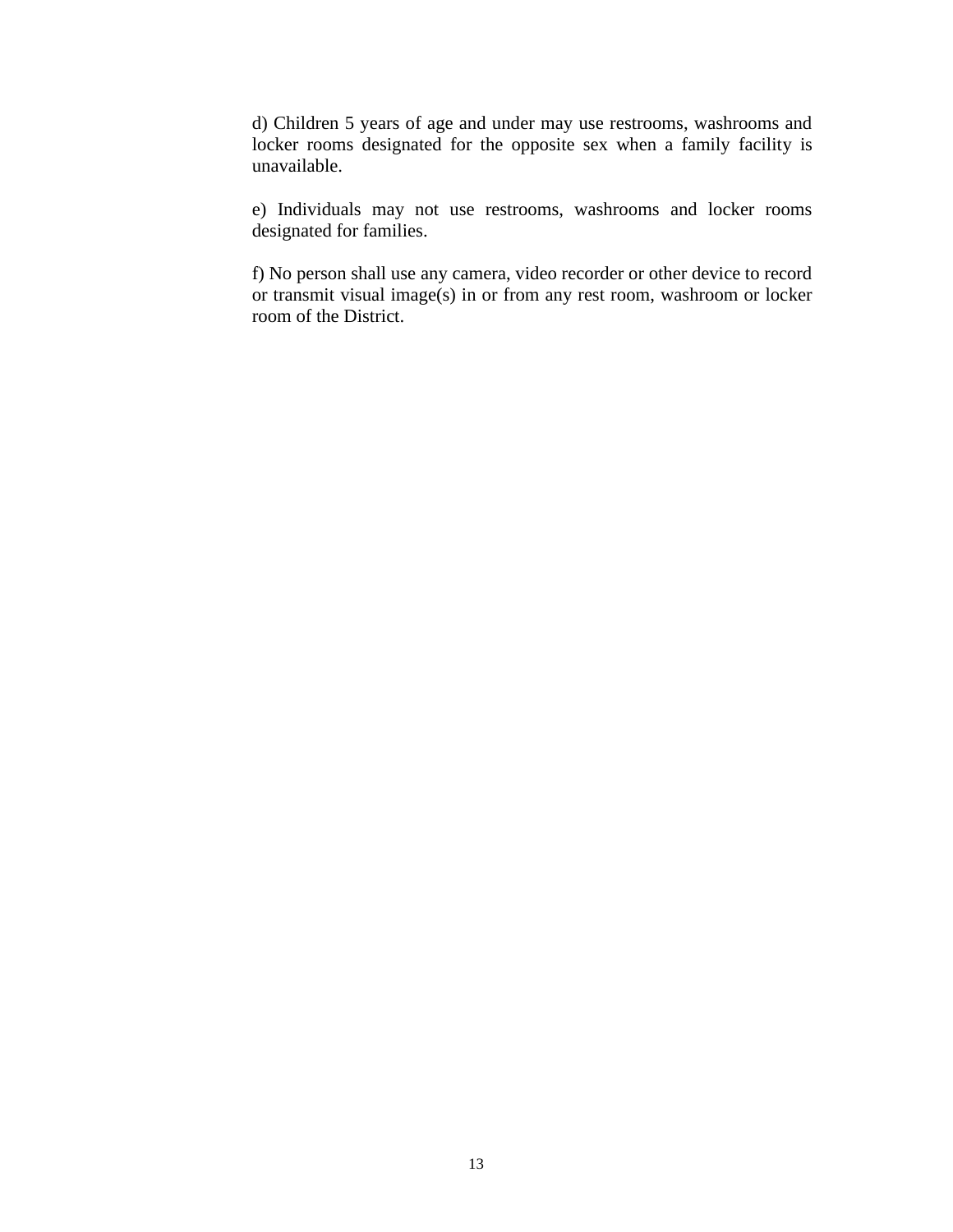# **Chapter 3. Animals**

## **Sec. 3.1 Domesticated Animals and Pets**

<span id="page-13-1"></span><span id="page-13-0"></span>a) No owner or person having control of any domesticated dog, cat, or any other domesticated animal shall cause or permit such animal to be on District property unless the animal is on a leash which allows the owner to maintain control of his/her animal.

b) All owners or persons having control of any domesticated dog, cat, or other domesticated animal, shall remove any excrement from District property left by such animal or properly dispose of in a trash container on site. All aggressive animals must be muzzled while on district property.

c) No person shall bring a domesticated dog, cat, or any other animal onto or permit any animal to remain on any portion of District property where or when the presence of animals is prohibited, except dogs or other domesticated animals specially trained to assist the visually impaired or other persons with disabilities when they are accompanying the persons with disabilities for purposes of providing such assistance.

d) Any animal found on District property in violation of subsections (a) through (c) may be apprehended, removed to an animal shelter, public pound, or other place provided for that purpose.

## **Sec. 3.2 Protections of Non-Domesticated Animals, Birds, Fish, and Other Non-Domesticated Animals**

<span id="page-13-2"></span>For purposes of this section "wildlife" means any bird, fish, or other nondomesticated animal including without limitation any animal, the capture or killing of which is authorized by the fish and game laws of the State of Illinois.

a) No person shall bring or release any wildlife onto District property; provided, however, that the District may bring or release, or permit another person to bring or release, such proscribed animals onto District property in conjunction with an activity or event conducted or sponsored by the District or in conjunction with a zoo, museum, nature center, or similar facility maintained by the District.

b) No person shall feed any wildlife on District property, except for where allowed at Cosley Zoo under supervision of zoo staff.

c) No person shall hunt, pursue, hurt, molest, wound, kill, trap, catch, poison, abuse, chase, shoot, touch, throw or propel objects at, endanger in any way, remove or cause to be removed, treat cruelly, or have in possession, any wildlife upon, over, or under District property, except as expressly authorized and approved by the District.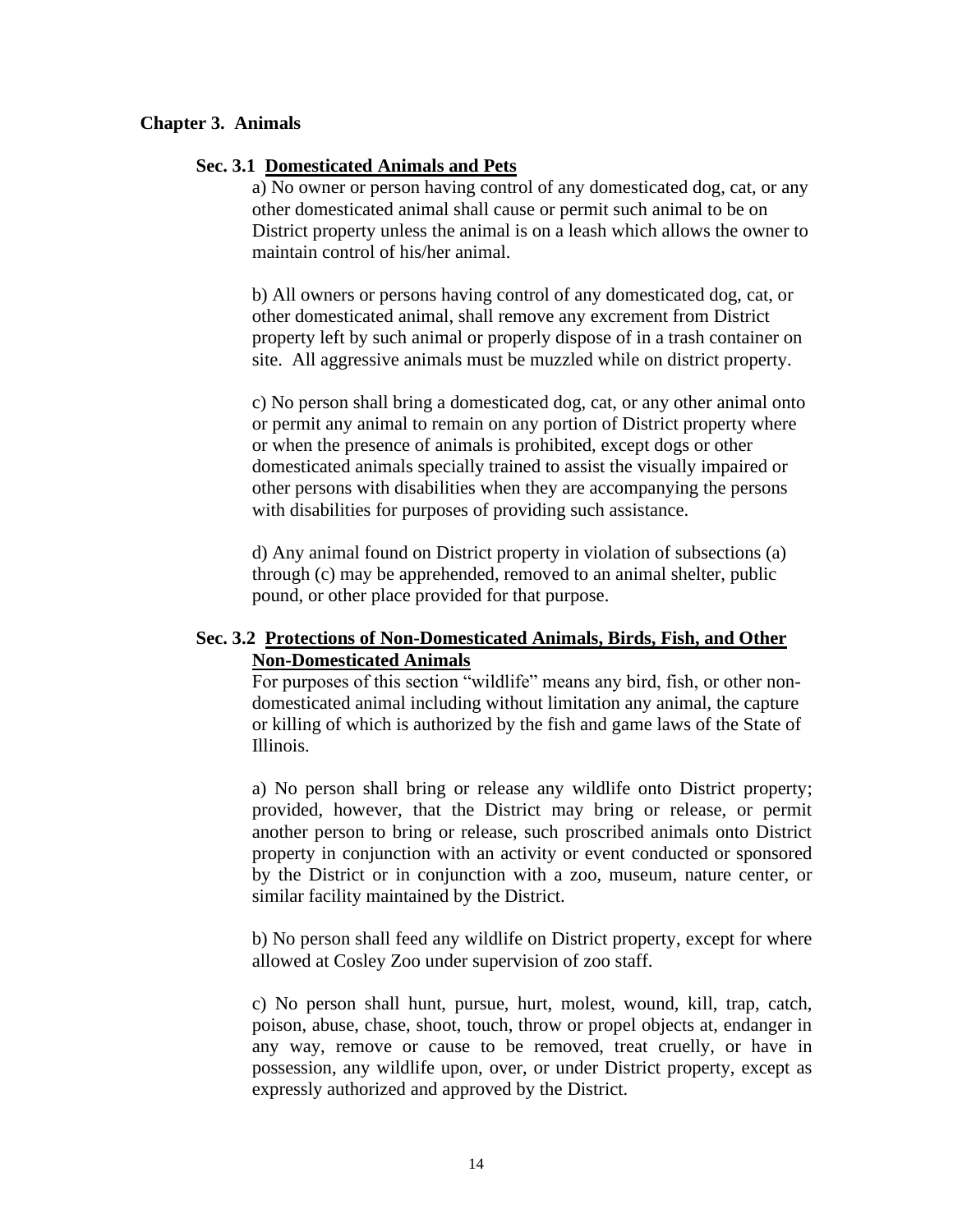d) No person shall give or offer any harmful, poisonous, or noxious substance to any wildlife on District property.

e) No person shall touch, tease, frighten, disturb, or otherwise intentionally interfere with any wildlife. .

f) No person shall molest, touch, throw or propel an object at, destroy, dig up, crush, shake, rob or disturb, in any way tamper with or damage the nest, lair, den, burrow, or home of any wildlife found on, upon, over or under District property except as expressly authorized and approved by the District..

g) No person shall leave behind any fishing equipment such as wire, hooks etc. Items must be disposed of properly in a district provided trash can or taken out with fishing patron.

## **Chapter 4. Personal Conduct**

#### **Sec. 4.1 Abandonment of Property**

<span id="page-14-0"></span>It is unlawful for any person to abandon any personal property on District property, including, but not limited to, cars, boats, appliances, garbage, furniture, animals (pets), or refuse. In addition to all fines and other penalties for violation of this section, the District may remove and destroy such property and assess the costs for such removal to the person abandoning the property.

#### **Sec. 4.2 Advertisement, Peddling, and Solicitation**

<span id="page-14-1"></span>The purpose of this section is to control commercial enterprises or sales on District property to ensure the public unimpeded use and enjoyment of the parks without being subjected to purely commercial exploitation.

a) No person shall offer for sale any articles or things, or conduct or solicit any business, trade, occupation, or profession on District property without a Permit from the District.

b) No person shall fix any placard, sign, handbill, pamphlet, circular, or any other writing or printed material or objects containing advertising matter or announcements of any kind whatsoever on any District tree, shrub, post, building, gate, sign, or other District property unless:

1) The person or organization has obtained a Permit from the District;

2) The District has expressly designated the area for such use or;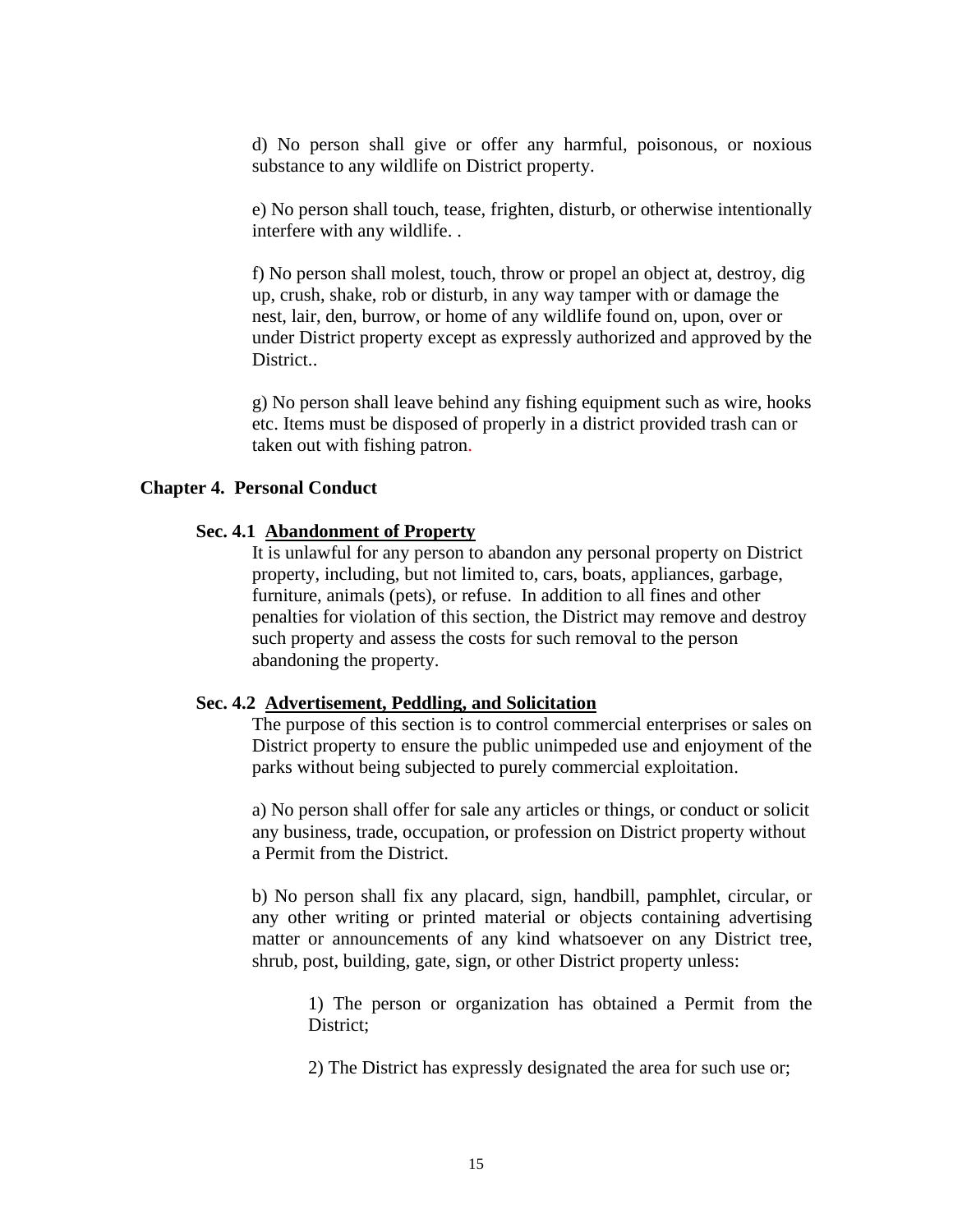3) The person holds a valid picnic, camping, or special event Permit in which case the person may display signs to identify their location or direct others to such location, provided that such signs are temporary and are removed by the permittee at the termination of the activity and provided that such signs are no larger than 24" x 30" and are not attached to any tree shrub, post, building, gate, District sign, or other structure located on District property.

c) No person shall distribute, display, post, or fix any sign, handbill, pamphlet, circular or any other writing or printed material or objects within any District building except in areas expressly designated for such use.

#### **Sec. 4.3 Aircraft/Model Aircraft/Drones**

<span id="page-15-0"></span>a) No person shall fly, cause to be flown or permit or authorize the flying of aircraft of any kind at any time over District property at an elevation lower than the minimum safety requirements established by the Federal Aviation Administration or other governmental authority, at an elevation which is lower than is reasonably safe under the circumstances, or in a manner which endangers the safety of any person on District property.

b) No person shall land, cause to be landed, or permit or authorize the landing of any aircraft on District property unless a Permit therefore has first been obtained from the District, except when necessitated by unavoidable emergency.

c) No person shall fly or cause to be flown or permit or authorize the flying of model aircraft on or over District property unless a Permit has first been obtained from the District.

d) No person shall parachute or otherwise descend from an aircraft into or onto District property or cause, permit or authorize another person to parachute or otherwise descend from any aircraft into or onto District property unless a Permit has first been obtained from the District, except when necessitated by unavoidable emergency.

#### **Sec. 4.4 Alcoholic Liquors/Intoxication**

<span id="page-15-1"></span>The following terms shall have the following meanings for purposes of this section:

"Alcoholic liquor" shall have the meaning set forth in the Illinois Liquor Code, 235 ILCS 5/1-1 *et seq*.

a) No person under the influence of alcoholic liquor shall enter into, be, or remain on District property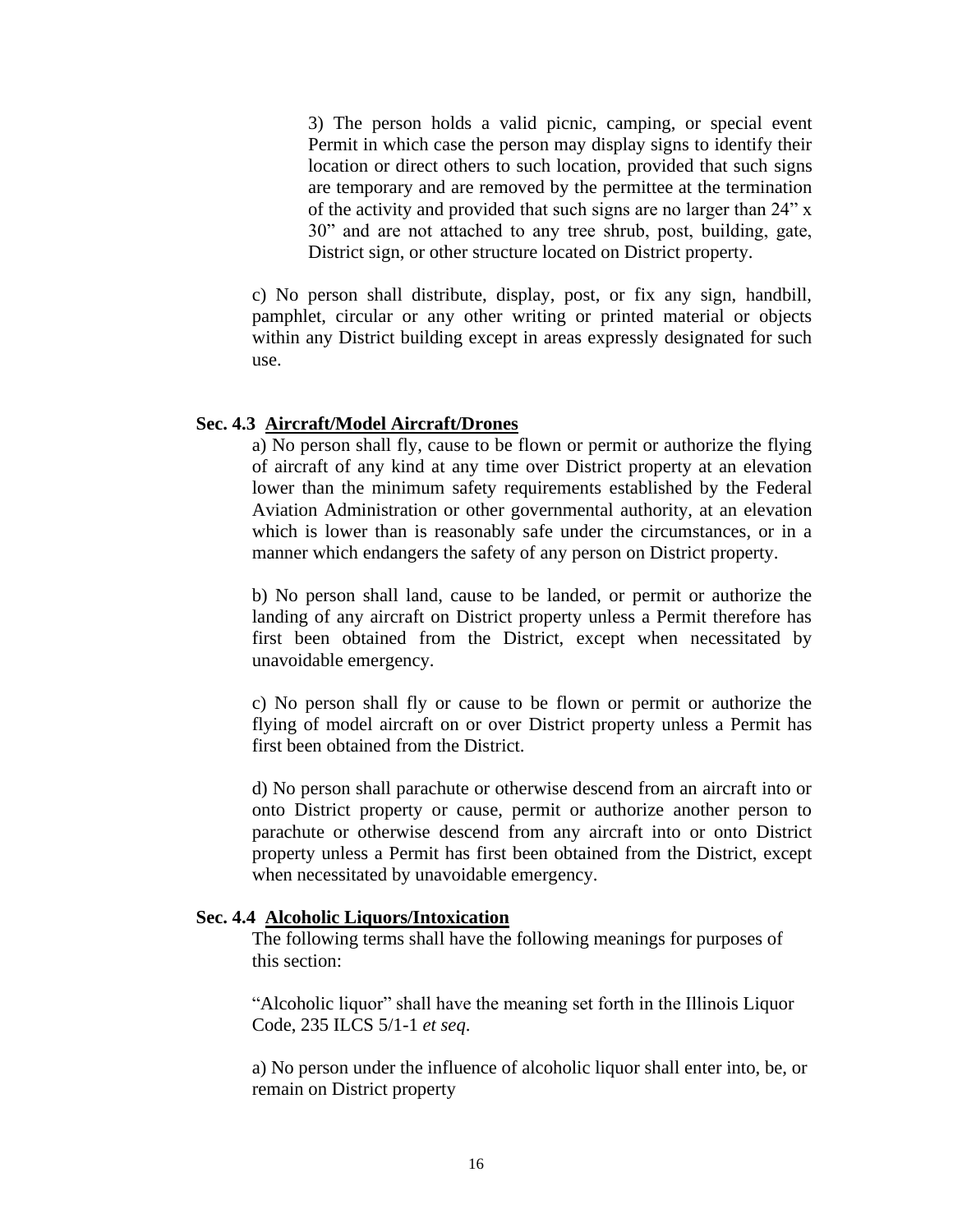b) No person, other than the District or its authorized agents, shall sell or deliver any alcoholic liquor on District property, unless said person has first obtained all applicable state and local liquor licenses, provides proof of dram shop liability insurance in sufficient insurance coverage limits as determined by the District, and obtains a Permit therefore from the District.

c) No person shall bring into, possess, consume, use, or transfer any alcoholic liquor on District property without having first obtained a Permit therefore from the District unless he is in or on District property where the possession or consumption of alcoholic liquor is allowed without a Permit, or unless the alcoholic liquor is legally possessed in an unopened container stored in the trunk of a motor vehicle. Every person possessing, using, consuming, or transferring alcoholic liquor pursuant to this section shall be subject to and shall comply with all applicable federal, state, local, and district laws, ordinances, rules, and regulations regarding the possession, use, consumption, or transfer of alcoholic liquor.

d) No alcohol shall be brought into park district events unless the board approved it for that specific event.

#### **Sec. 4.5 Assault, Battery, Fighting, and Reckless Conduct**

<span id="page-16-0"></span>No person shall knowingly start a fight or fight or commit any assault, battery, or reckless conduct on District property.

For purposes of this section:

A person commits an assault when, without lawful authority, he engages in conduct which places another in reasonable apprehension of receiving a battery.

A person commits a battery if he intentionally or knowingly, without legal justification and by any means (1) causes bodily harm to an individual or (2) makes physical contact of an insulting or provoking nature with an individual.

A person commits reckless conduct when he causes bodily harm to or endangers the bodily state of an individual by any means if such person performs recklessly the acts which cause the harm or endangers safety regardless whether the acts are otherwise lawful or unlawful.

## **Sec. 4.6 Begging and Panhandling**

<span id="page-16-1"></span>a) No person shall beg or panhandle on District property.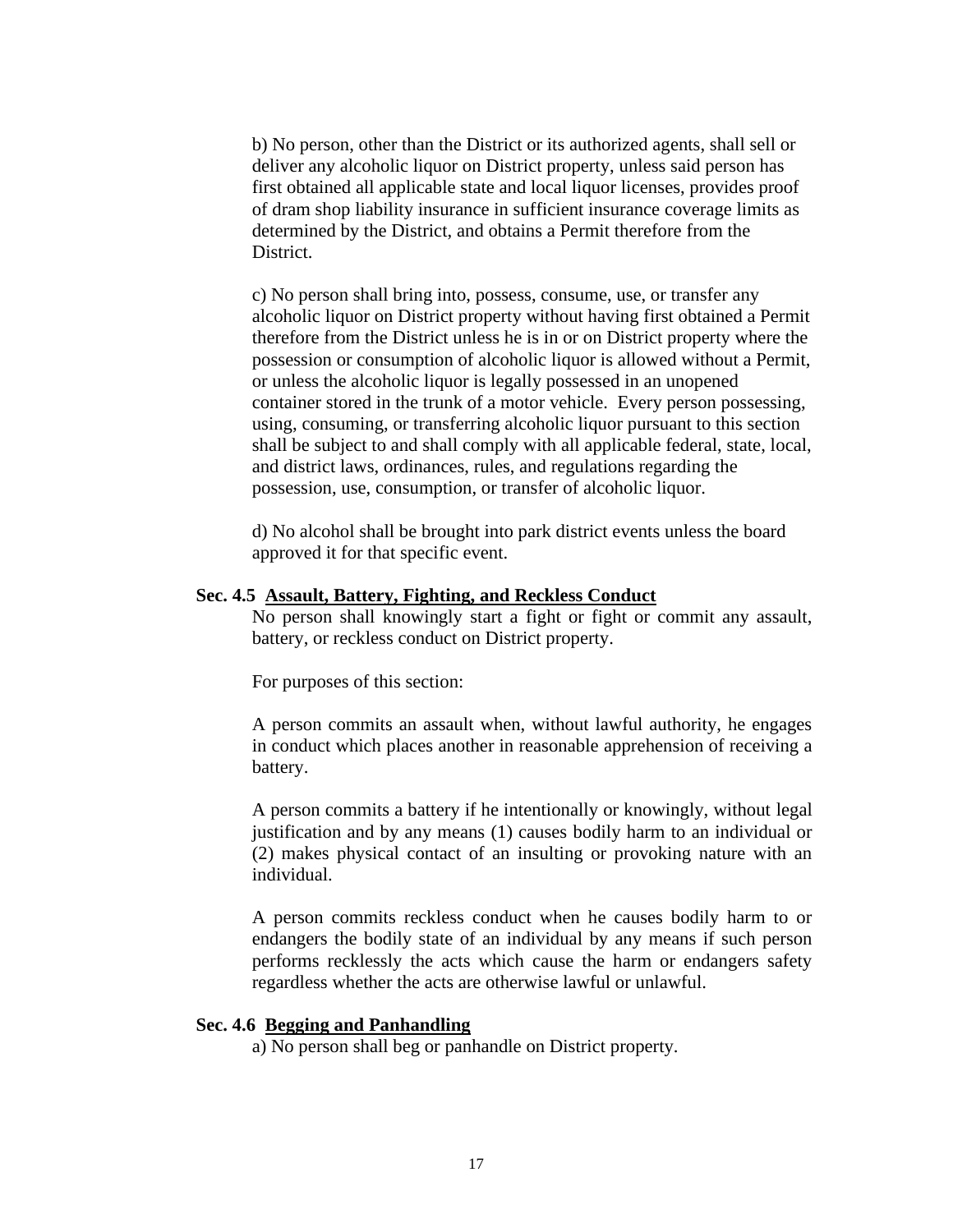## **Sec. 4.7 Bicycling**

<span id="page-17-0"></span>a) When two or more persons in a group are operating bicycles, they shall not ride abreast, but shall ride in single file.

b) No person shall cling or attach himself or his bicycle to any other moving vehicle.

c) The operator of a bicycle emerging from an alley, driveway or building shall, upon approaching a sidewalk or the sidewalk area extending across any alleyway, yield the right-of-way to all pedestrians and vehicles approaching on said roadway.

d) No person shall operate a bicycle on District property between 30 minutes after sunset and 30 minutes before sunrise, without a clear, white, properly lighted headlight, visible under normal atmospheric conditions from the front thereof for not less than 500 feet and firmly attached to the bicycle, or without a red reflector firmly attached to the bicycle, which is clearly visible in the headlight beam of an automobile for a distance of 500 feet to the rear of the bicycle.

e) No person may operate a bicycle on playgrounds, ball fields, or tennis courts.

f) No person shall ride a bicycle on any street or path where signs are posted prohibiting riding bicycles on those streets or paths.

g) Bicycles shall not, at any time, in any place, be indiscriminately parked by anyone in such manner as to actually or possibly interfere with pedestrians or automobiles. No person shall leave a bicycle lying on the ground or paving or set against trees or otherwise in a place other than a bicycle rack when such is provided and there is space available. No person shall move or in any manner interfere with, any bicycle which is properly parked, nor shall any person interfere with, or, in any manner, hinder any person from properly parking a bicycle.

h) All bicycles, when operated on roadways, shall be kept to the right and shall be operated as nearly practicable at the right-hand edge of the roadway or sidewalk.

i) Every person operating a bicycle on District property shall observe all traffic and Illinois Vehicle Code rules and regulations applicable to motor vehicles under this chapter, except those provisions of this chapter which by their nature can have no application and except as otherwise provided by this section.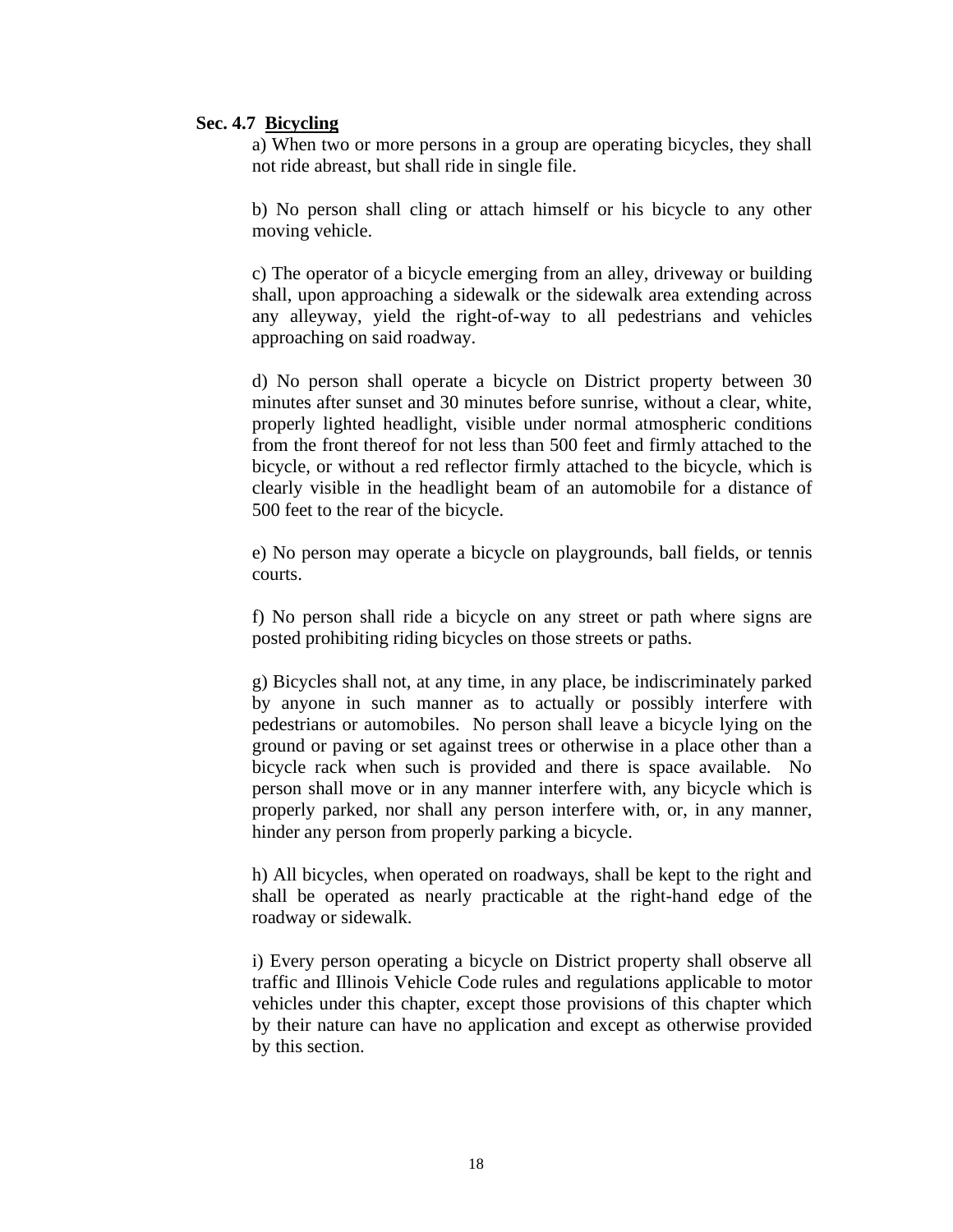## **Sec. 4.8 Bribing Employees**

<span id="page-18-0"></span>No person shall give or offer any money, gift, privilege or article of value to any District employee, officer, or agent in order to violate the provisions of the Ordinance or any other District ordinance, contract, permit or statute of the State of Illinois and the United States or in order to gain or receive special consideration in applying for any use or privilege, or treatment in the use of District property. This section shall apply both on and off District property.

#### **Sec. 4.9 Commercial Photography and Videography**

<span id="page-18-1"></span>No person shall take or cause to be taken any still or motion pictures (including video tapes), make sketches or paintings for commercial purposes or for use in commercial advertising, without first obtaining a Permit from the District.

## **Sec. 4.10 Disorderly Conduct**

<span id="page-18-2"></span>a) No person shall commit any act in such unreasonable manner as to alarm or disturb another and to provoke a breach of the peace.

b) No person shall engage in violent, abusive, indecent, profane, boisterous, unreasonably loud, or otherwise disorderly conduct under circumstances in which such conduct tends to cause or provoke a disturbance.

c) No person shall commit any other act which may be defined as disorderly conduct under the Illinois Criminal Code, 720 ILCS 5/26-1,2,3, or 4.

#### **Sec. 4.11 Drugs/Cannabis/Controlled Substances**

For purposes of this section, the following words will have the following meanings:

"cannabis" means any substance so defined in the Cannabis Control Act, 720 ILCS 550/1 *et seq*.;

"controlled substance" means any substance so defined in the Illinois Controlled Substances Act, 720 ILCS 570/100 *et seq*.;

"intoxicating compounds" shall include all substances listed in the Use of Intoxicating Compounds Act, 720 ILCS 690/0.01 *et seq*.;

"under the influence" means affected by cannabis, any controlled substance, or any intoxicating compound in any determinable manner. A determination of being "under the influence" can be established by a professional opinion, a scientifically valid test, a layperson's opinion or the statement of a witness.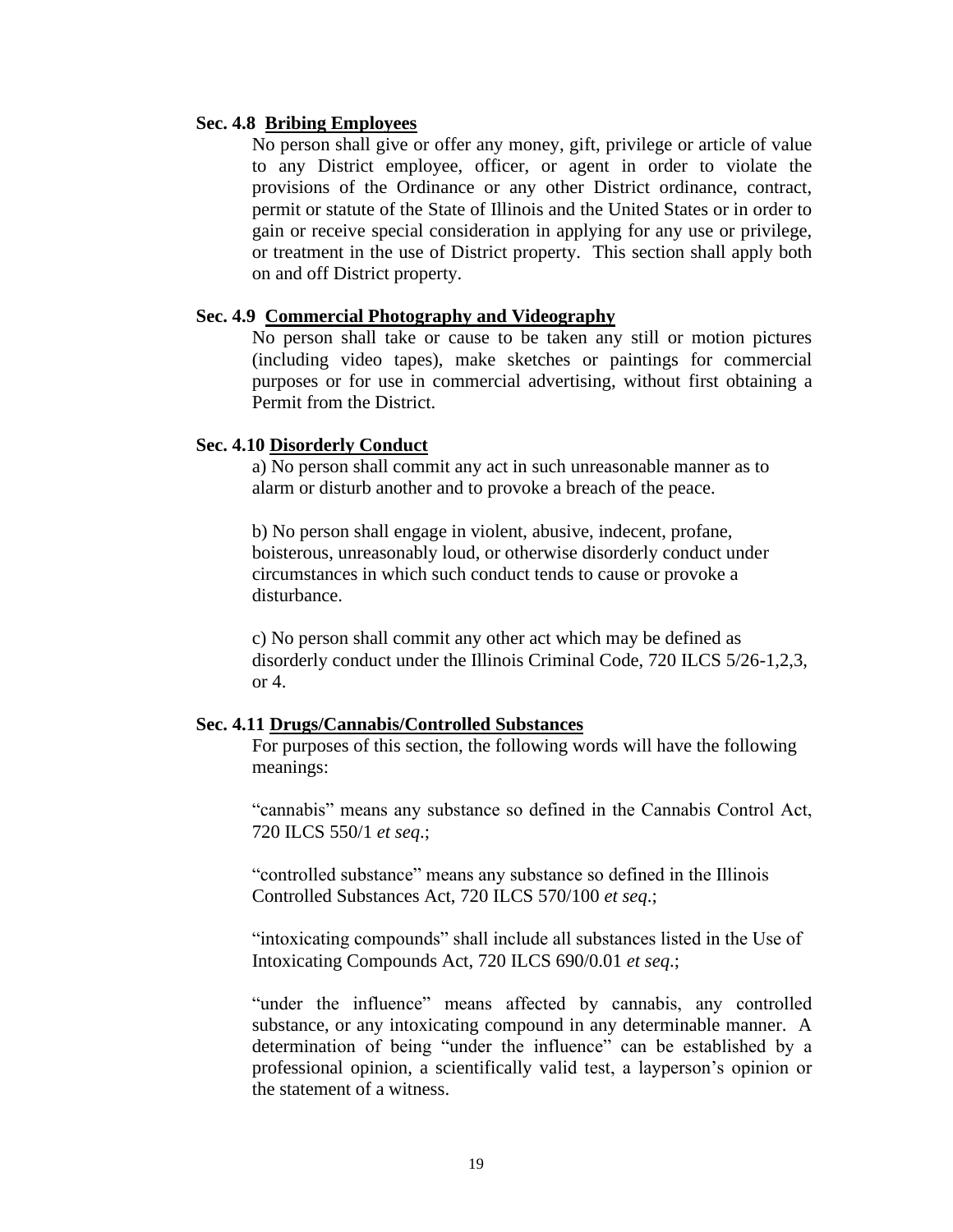a) No person shall bring, possess, sell, deliver to another person or use cannabis or any unlawful controlled substance upon District property.

b) No person unlawfully under the influence of cannabis, intoxicating compound, controlled substance, or any combination thereof, shall enter into, be, or remain on District property.

#### **Sec. 4.12 Dumping, Polluting, and Littering**

<span id="page-19-0"></span>a) No person shall litter, cast, throw, drop, leave, scatter, place, pile, or otherwise dump, or deposit in any manner any kind of dirt, rubbish, placard, handbill, pamphlet, circular, book, notice, flyer, sign other promotional material, paper of any kind, ashes, garbage, waste material, snow, ice, or other substance, whether liquid or solid, or any other refuse in or upon District property except as specifically permitted by the District. Provided, however, that paper, glass, cans, garbage and other refuse resulting from picnics or other lawful use of District property shall be deposited in receptacles provided by the District for that purpose. Where receptacles are not provided, are missing, or are full to capacity, all such garbage, refuse, or other material shall be carried away from the area of use by the person responsible for its creation and presence, and properly disposed of elsewhere.

b) No person shall urinate or defecate on District property other than in toilets in restroom facilities expressly provided for such purposes.

c) No person shall drain refuse from a trailer or other vehicle on District property.

d) No person shall bathe or wash themselves or food, clothing, dishes, or other property at water outlets, fixtures or pools on District property, except at those areas designated by the District for such use.

e) No person shall pollute or contaminate District property.

f) No person shall dispose of fish remains on District property, except as expressly permitted by the District.

g) No person shall dispose of human or animal waste on District property except at designated locations or in fixtures provided for that purpose.

h) Any person violating this section shall be assessed the cost of removing any such improperly deposited substance or material and such charge shall be in addition to and not in lieu of any other penalties provided for in these Ordinances or applicable federal, state, local, and/or district laws, ordinances, rules, and regulations.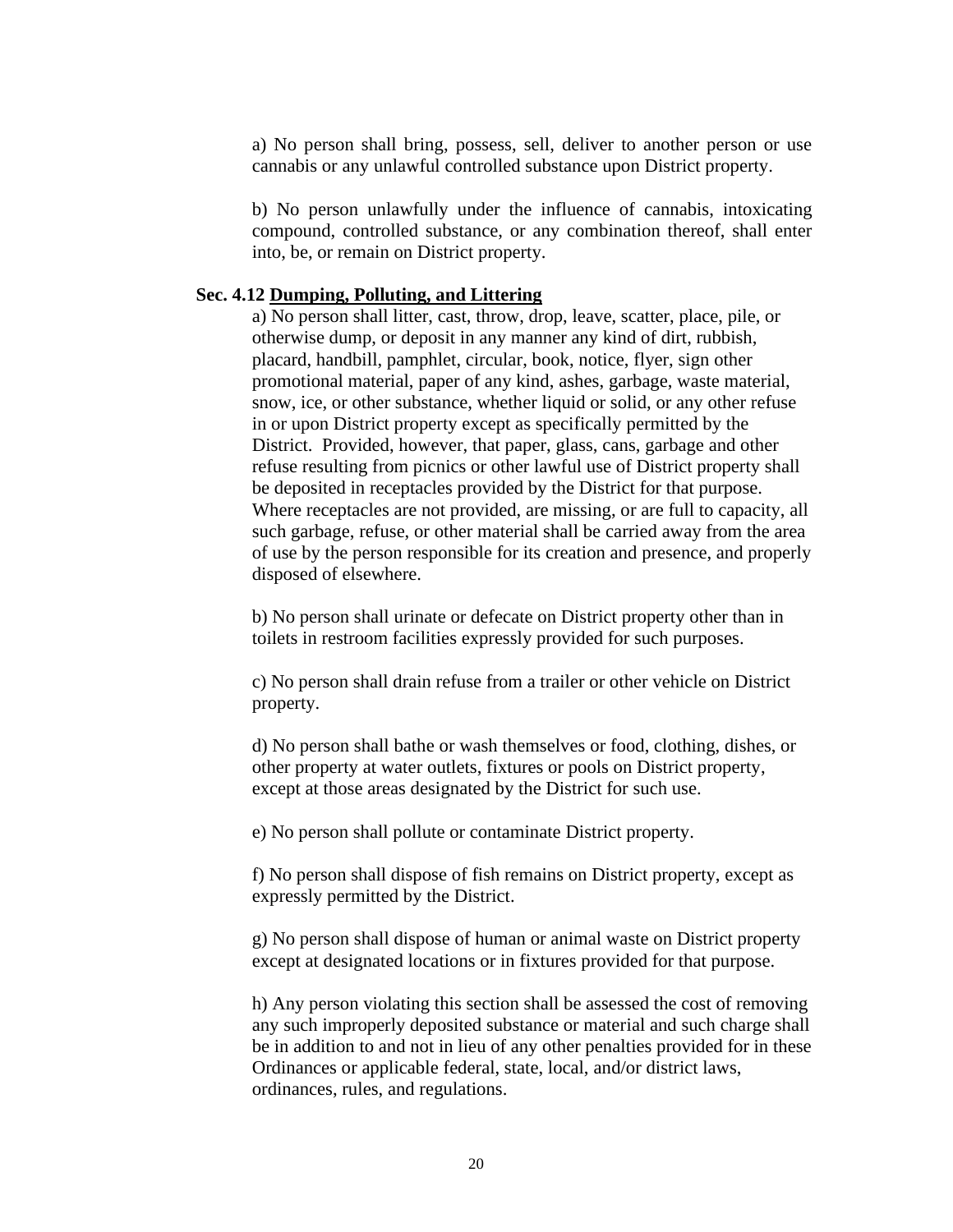## **Sec. 4.13 Fires**

<span id="page-20-0"></span>a) No person shall light, maintain, or make use of any fire on District property, except at such places and at such times as the District may designate for such purpose and under such rules as may be prescribed by the District. In the event the District permits a person to use such a fire the person shall comply with the following requirements in addition to any other rules as may be prescribed by the District:

1) No fire shall ever be left unattended. Every fire shall be under the continuous care and direction of a competent adult from the time it is kindled until the time it is completely extinguished.

2) All fires must be properly and completely extinguished prior to any person leaving the site of the fire.

3) Dumping of ashes from grills is strictly prohibited except in a designated receptacle.

4) No person shall throw or otherwise discard lighted or smoldering material in any manner that threatens, causes damage to, or results in the burning of District property or other District resources, or creates a safety hazard.

## **Sec. 4.14 Fireworks**

<span id="page-20-1"></span>No person shall offer for sale, expose for sale, sell, possess, use, or explode any firecracker, torpedoes, skyrockets, roman candles, bombs, sparklers, rocket, squib or other fireworks of like construction, or anything containing any explosive or inflammable compound or any tablets or other device commonly used and sold as fireworks, on District property without first obtaining a Permit from the District, or unless authorized to do so by contract with the District.

#### **Sec. 4.15 Gambling**

<span id="page-20-2"></span>No person shall play or engage in selling fortunes or futures, games of chance or in any other device or game of chance, hazard or skill, either as bookmaker, dealer, player or otherwise, for the purpose of gaming or gambling for money or other valuable things on district property, except at a fair, carnival or other organized event conducted permitted by the District.

## **Sec. 4.16 Games and Sports**

<span id="page-20-3"></span>No person shall engage in any sport, game, or amusement on District property where prohibited by the District. Nor shall any person walk, remain, or go upon any portion of District property designated for any particular game, sport, or amusement in such a way as to interfere with the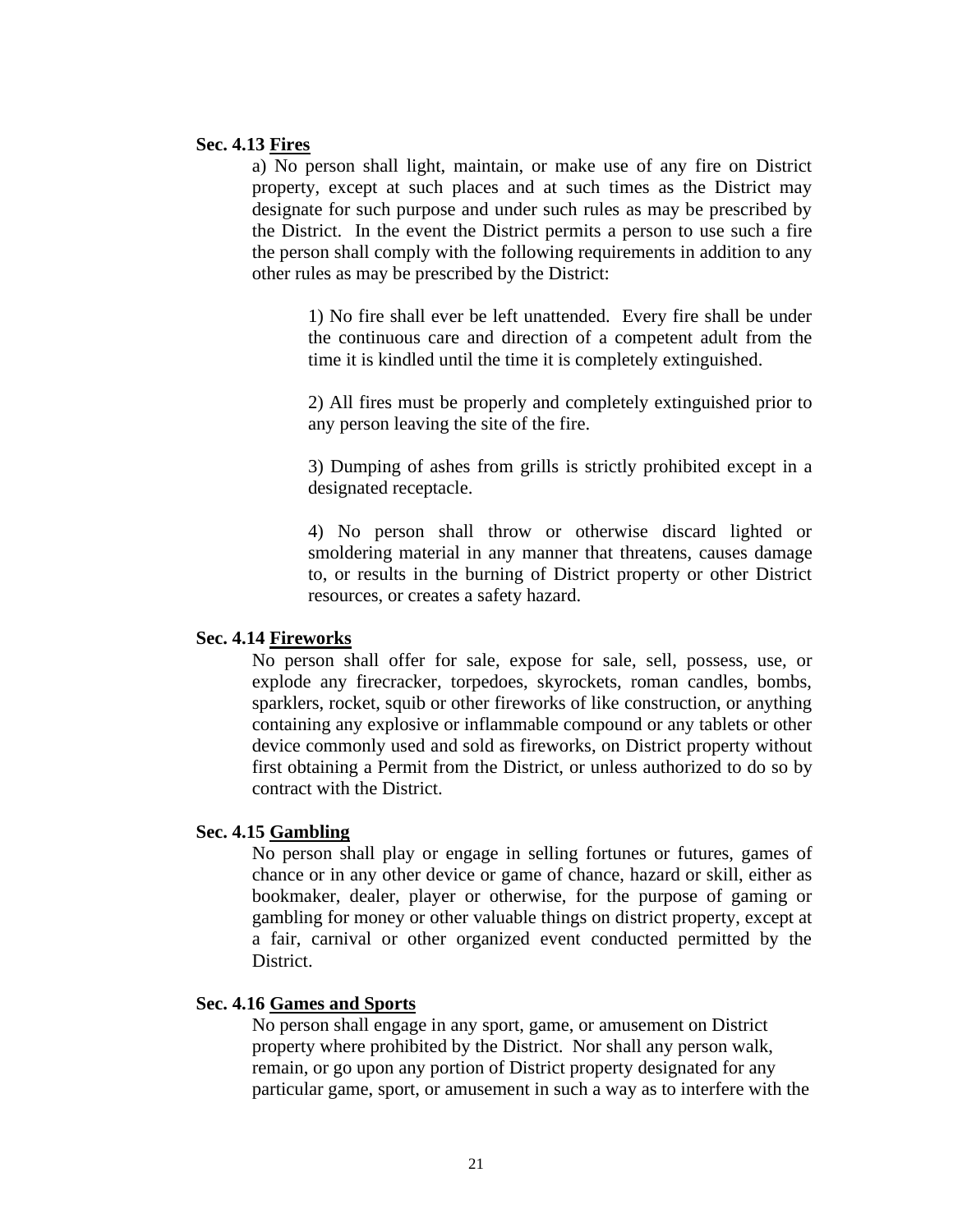use of that portion of District property by persons who are using the same for the particular sport, game or amusement for which it has been designated. No person shall engage in any permitted activity in a rough or reckless manner so as to endanger, injure or damage any person or property in any way.

No person shall use a golf club, baseball bat, tennis racket, or other device, to strike, hit, propel or otherwise throw any object, such as balls or rocks, on District property, except in designated areas, and only as such device is intended to be used.

## **Sec. 4.17 Hindering Employees**

<span id="page-21-0"></span>No person shall interfere with, unreasonably disrupt, delay, or in any manner hinder any employee of the District engaged in the performance of his or her duties.

## **Sec. 4.18 Indecent Conduct**

<span id="page-21-1"></span>a) No person shall commit any indecent, lewd or lascivious act on District property, or utter any lewd or offensive words within the hearing of another person.

b) No person shall appear on District property in a state of nudity or make any indecent exposure of his person or be guilty of any other lewd or indecent act or behavior.

#### **Sec. 4.19 Loitering**

<span id="page-21-2"></span>No person shall loiter or remain on District property either alone or in consort with other persons in such a manner that: (1) unreasonably obstructs the usual use of entrances, hallways, corridors, stairways, or rooms designated for specific purposes; (2) impedes or disrupts the performance of official duties by District employees; (3) prevents the general public from obtaining the administrative or recreational services provided on District property in a timely manner; (4) restrict vehicular or pedestrian traffic or restrict free ingress to and egress from District property; after being requested to leave, move, or disperse by any employee of the District, or where the District has posted a sign or signs that prohibit loitering.

#### **Sec. 4.20 Metal Detectors**

<span id="page-21-4"></span><span id="page-21-3"></span>Metal detecting is permitted outside of athletic and natural areas when care is used to remove and replace the sod in a manner that does not create a hazard and minimizes disturbance to the soil.

#### **Sec. 4.21 Minors**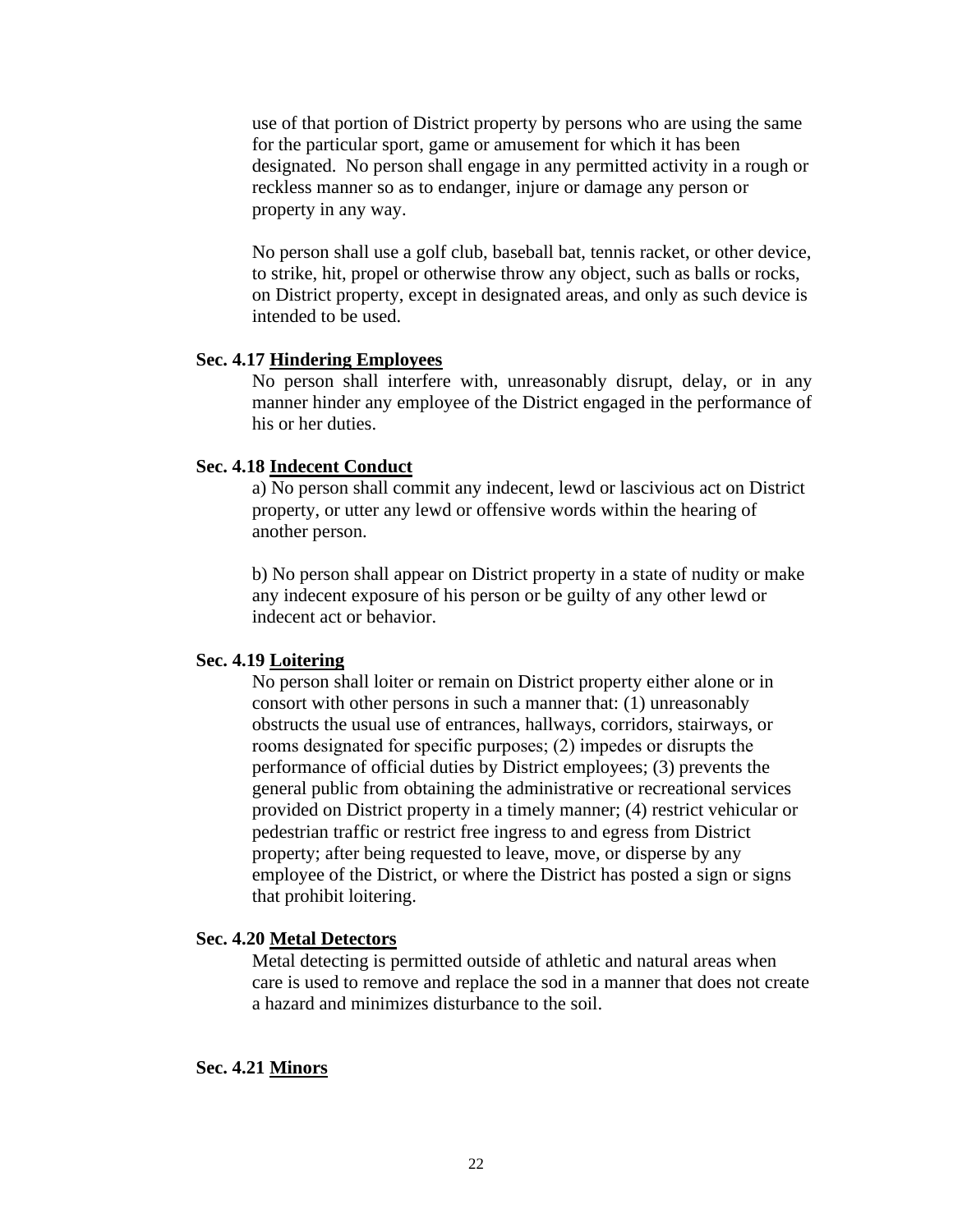a) No parent, guardian, or custodian of a minor shall knowingly assist or allow such minor to do any acts on District property in violation of any law, ordinance or rule of the District. A minor is defined herein as any person who is under the age of eighteen (18) years.

b) The parent or legal guardian of an unemancipated minor who resides with such parent or legal guardian shall be liable for damages caused by the willful or malicious acts of such minor as provided in the Illinois Parental Responsibility Act, 740 ILCS 115/1, *et seq*. This section shall not affect the recovery of damages in any other course of action where the liability of the parent or legal guardian is predicated on a common law basis.

## **Sec. 4.22 Mob Action**

<span id="page-22-0"></span>No person shall engage in mob action. Mob action consists of any of the following: (i) the use of force or violence disturbing the public peace by two (2) or more persons acting together without authority of law; or (ii) the assembly of two (2) or more persons to do an unlawful act; or (iii) The assembly of two (2) or more persons, without authority of law, for the purpose of doing violence to the person or property of any one supposed to have been guilty of a violation of the law or for the purpose of exercising correctional powers or regulative powers over any person by violence.

#### **Sec. 4.23 Obstructing Travel**

<span id="page-22-1"></span>No person shall set, or cause to be set or placed, any goods, wares, merchandise, or property of any kind so as to obstruct travel on District property.

#### **Sec. 4.24 Picnics**

<span id="page-22-2"></span>a) Picnics may be held in any unrestricted area on District property not specifically set aside for other recreational activity. A Permit is required for group picnics involving fifteen (15) or more persons. Groups of less than fifteen persons do not require a Permit unless the group desires to reserve a designated area or shelter to the exclusion of others.

b) No person shall use, infringe upon or disturb a group in possession of a valid Permit, except under permission by the group possessing such Permit.

#### **Sec. 4.25 Skateboarding**

<span id="page-22-3"></span>No person using roller skates, in-line skates, skateboards, roller skis, coasting vehicles, or similar devices on District property shall interfere with pedestrian use of sidewalks or use of the streets by vehicles, or otherwise act negligently, recklessly or without due caution or in any manner so as to endanger any person or property. No person shall use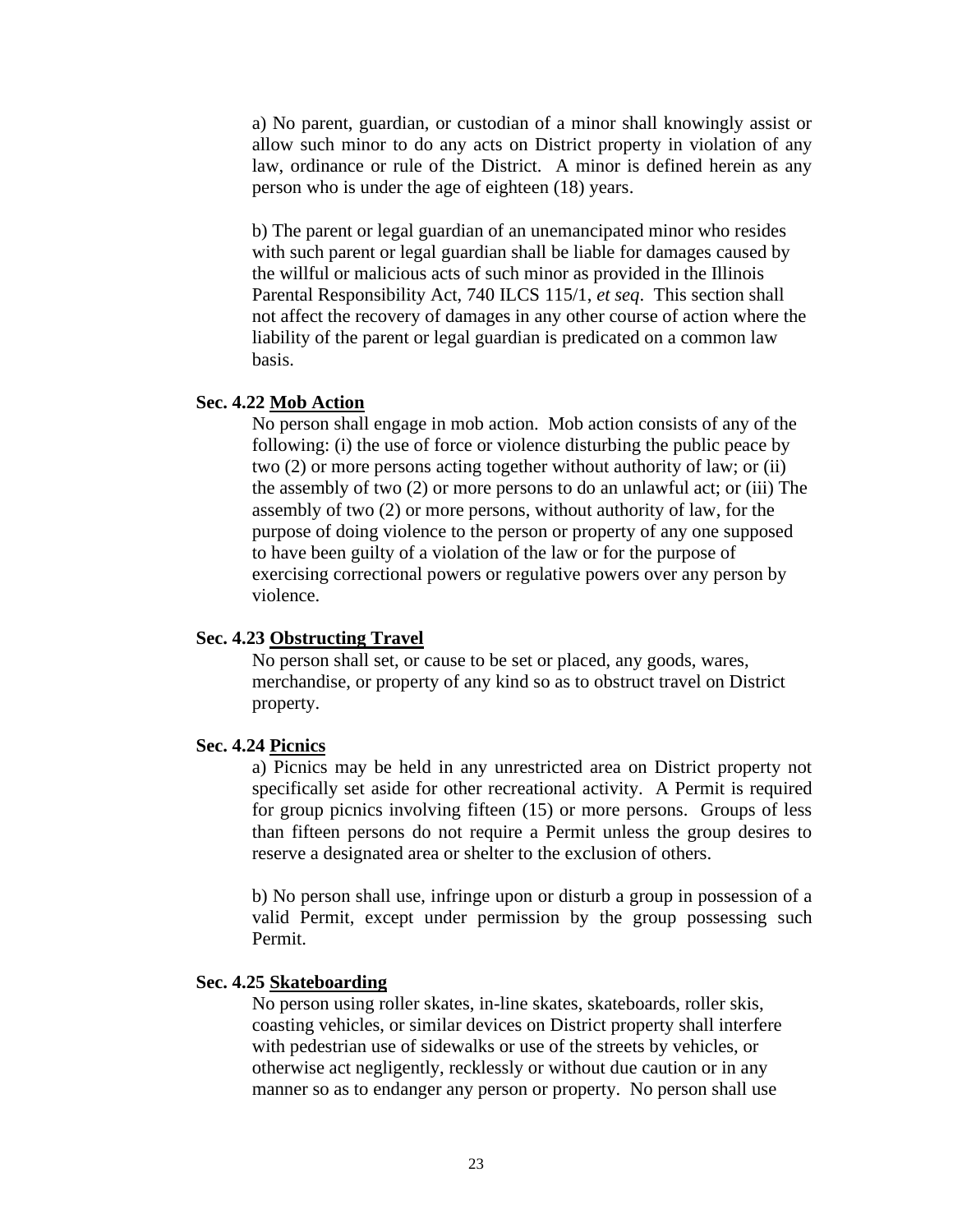such devices on any District property where such use has been posted as prohibited.

#### **Sec. 4.26 Sleeping in Parks/Vagrancy**

<span id="page-23-0"></span>a) No person shall sleep on District property between 10:00 p.m., and 6:00 a.m., except when authorized to do so by a Permit from the District.

## **Sec. 4.27 Sledding/Snowboarding/Ice Skating**

<span id="page-23-1"></span>a) No person shall ice skate, sled, toboggan, inner tube, ski, snowboard, slide, or engage in similar activities on District property except at such times and places as the District may designate for such purposes.

b) No person shall engage in any such activity in a reckless manner that endangers that person or others, or at a speed greater than is safe and proper under the circumstances.

c) No person shall tow, push, pull, or otherwise propel another person on skis, sled, or other sliding device by use of any vehicle on District property.

#### **Sec. 4.28 Sound and Energy Amplification**

<span id="page-23-2"></span>No person shall play or operate any sound amplification devices including public address systems, musical instruments and the like, or operate any other energy amplification device or musical instrument without a Permit from the District, and no such permit shall be issued or maintained where sound produced by such devices is judged by the Executive Director or his or her designee to be a public annoyance.

No person shall make or causes to be made any excessively loud or unreasonable noise which disturbs the peace. For purposes of this subsection, excessively loud or unreasonable noise is defined as noise inconsistent with or not reasonably attendant to appropriate and customary park and recreational activities, considering the nature and purpose of the actor's conduct, location, time of day or night, and other factors that would govern the conduct of a reasonably prudent person under the circumstances. This section shall include, without limitation, the loud or amplified playing of any type of audio equipment, radio or stereo, noisemaker, musical instrument, or sound equipment. This section shall not apply to the playing of any musical instrument, public speaking, or the amplification thereof, in conjunction with activities conducted, sponsored, licensed or otherwise permitted by the District.

#### **Sec. 4.29 Swimming**

<span id="page-23-3"></span>No person shall bath, swim, wade, float, splash, or otherwise enter District waters other than at a designated swimming area. Users of designated swimming areas shall comply with all policies, rules and regulations as the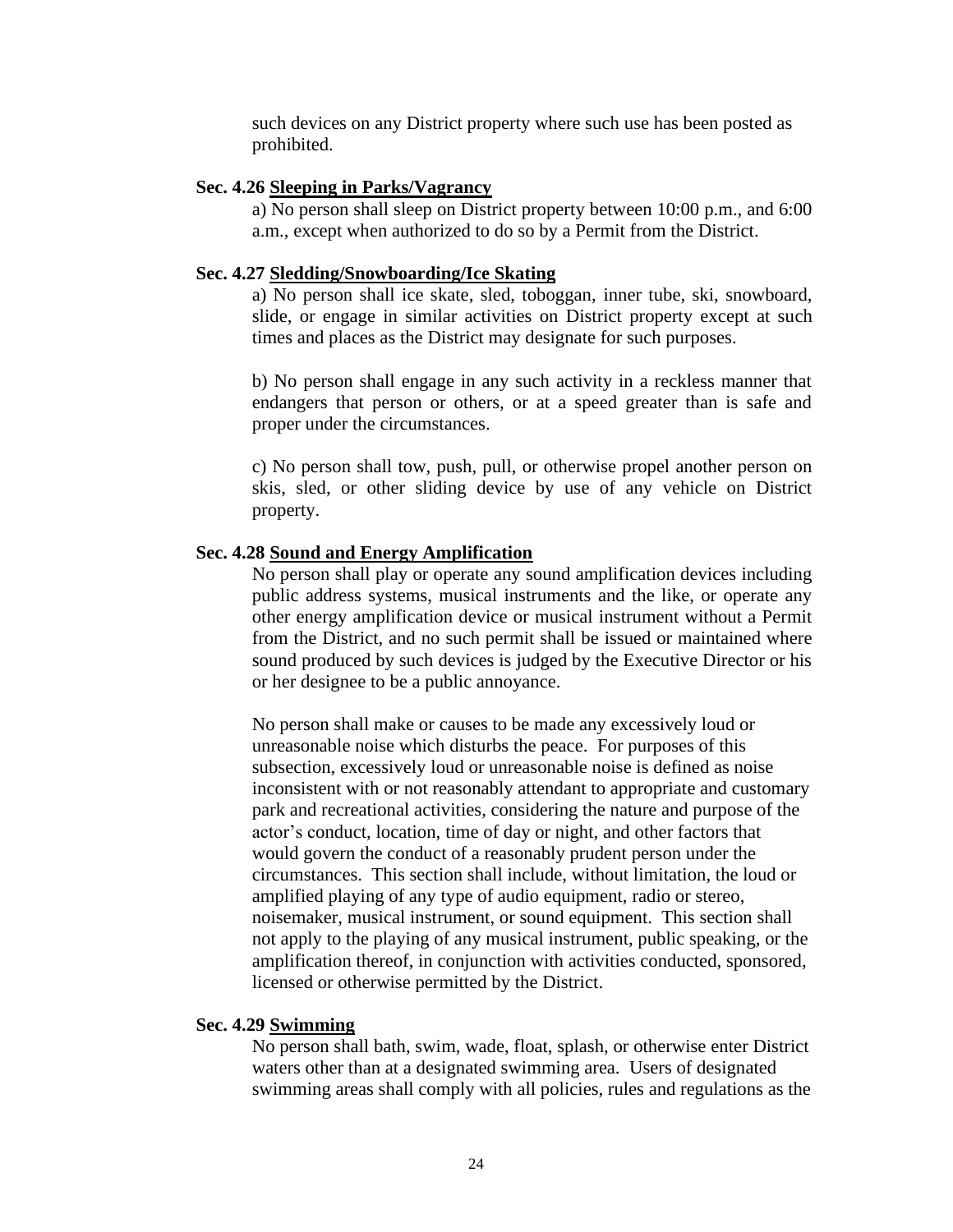District may designate for such activities, including those pertaining to swimming pools.

## <span id="page-24-1"></span>**Sec. 4.30 Throwing Missiles**

<span id="page-24-0"></span>No person shall throw or cast any stones or other missiles on District property, except where such throwing or casting is involved in a recognized game or recreational activity, and then only upon such portions of District property as may be designated.

#### **Sec. 4.31 Weapons and Firearms**

a) No person other than police officers shall bring, attempt to bring, carry, have in his vehicle, or use in any way, any gun or firearm or portion thereof upon District property, except designated shooting ranges.

b) No person shall bring, attempt to bring, carry, or have in his vehicle, or use in any way, any knife having a blade longer than 3 inches, any air gun, pellet gun, or sling shot on District property.

c) No person shall bring, attempt to bring, carry, have in his vehicle, or use in any way, any explosives, ammunition, or incendiary device.

d) No person shall bring, attempt to bring, carry or use in any way, any bow or arrow upon District property except as approved by the District as part of a directly supervised park program.

e) No person shall use or explode any toy pistol, toy cannon, toy cane, or toy gun in which explosives are used, or use or explode any blank cartridge, on District property except that starter pistols may be used for sporting or athletic events authorized by the District.

#### **Sec. 4.32 Smoking and Vaping is Prohibited:**

a) In all Park District buildings and within 15 feet of doors, windows that open, or ventilation intakes.

b) In all Park District vehicles.

c) At Rice and Northside Pools, Cosley Zoo, & Clocktower Commons.

d) Memorial Park

e) Arrowhead American Grille patio adjacent to restaurant

f) Athletic Fields/Areas as defined: Contest Sites and Spectator seating areas for Football, Baseball, Softball, Soccer & Lacrosse Leagues/Programs.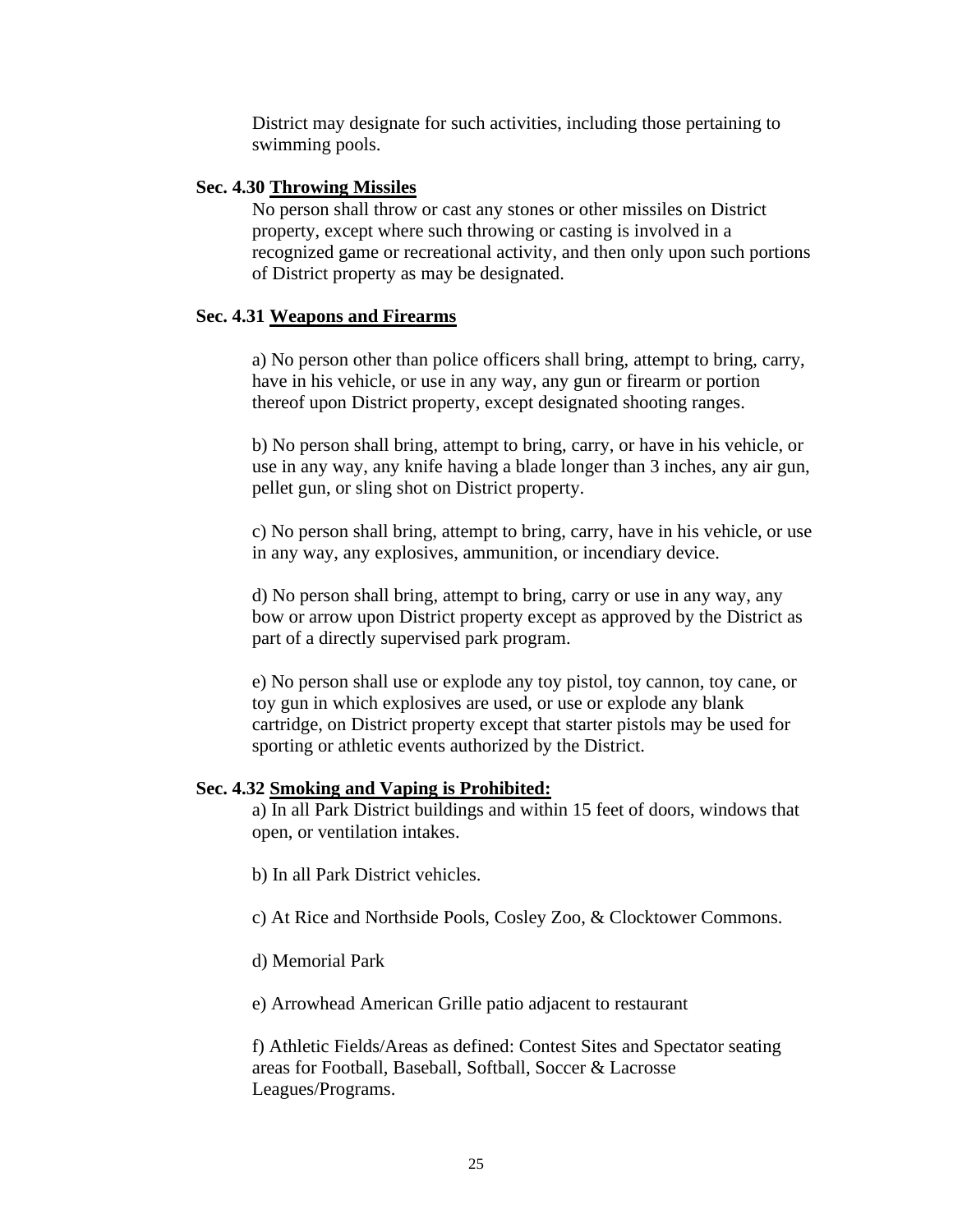g) In playground areas and seating in and adjacent to playgrounds.

## **Chapter 5. Vehicles**

<span id="page-25-0"></span>For purposes of this article, the terms used herein shall have the meanings assigned under the Illinois Vehicle Code (625 ILCS 5/1-1 *et seq*.).

## **Sec. 5.1 ATV's and Off-Highway Motorcycles**

<span id="page-25-1"></span>No person shall drive or operate any ATV or off-highway motorcycle on District property, except when such vehicles are used by law enforcement officers or District employees or agents for law enforcement or District purposes.

## **Sec. 5.2 Driving Under the Influence**

<span id="page-25-2"></span>No person shall drive or otherwise operate nor attempt to drive or otherwise operate a vehicle on District property while under the influence of alcoholic liquor, cannabis, controlled substance, or any other intoxicating compound, drugs, or any combination thereof.

## **Sec. 5.3 Driving Upon Sidewalk or Paths**

<span id="page-25-3"></span>No person shall drive any motor vehicle District property upon a sidewalk , sidewalk area or paths located on District property except upon a permanent or duly authorized temporary driveway or for routine maintenance, utility or emergency service or for special delivery or pickup involving goods or customer services. A person found guilty of violating this section shall be fined in an amount no less than \$500.00 but no greater than \$2,500.00.

## **Sec. 5.4 Parking, Standing, or Stopping**

<span id="page-25-4"></span>a) No person driving or in charge of a motor vehicle shall permit it to stand unattended without first stopping the engine, locking the ignition and removing the keys.

b) No person shall park a vehicle on District property except in established or designated parking areas, in accordance with the posted directions and markings or with the directions of any attendant who may be present.

c) No person shall park any vehicle or allow any vehicle to remain parked on District property beyond the normal closing hour of the District, except when a different closing hour has been designated by the District for that area or unless express written permission therefore has first been obtained from the District.

d) No person shall stop, stand, or park any vehicle on District property so as to obstruct or interfere with traffic or travel or endanger the public safety, and no person shall stop, stand, or park any vehicle in any of the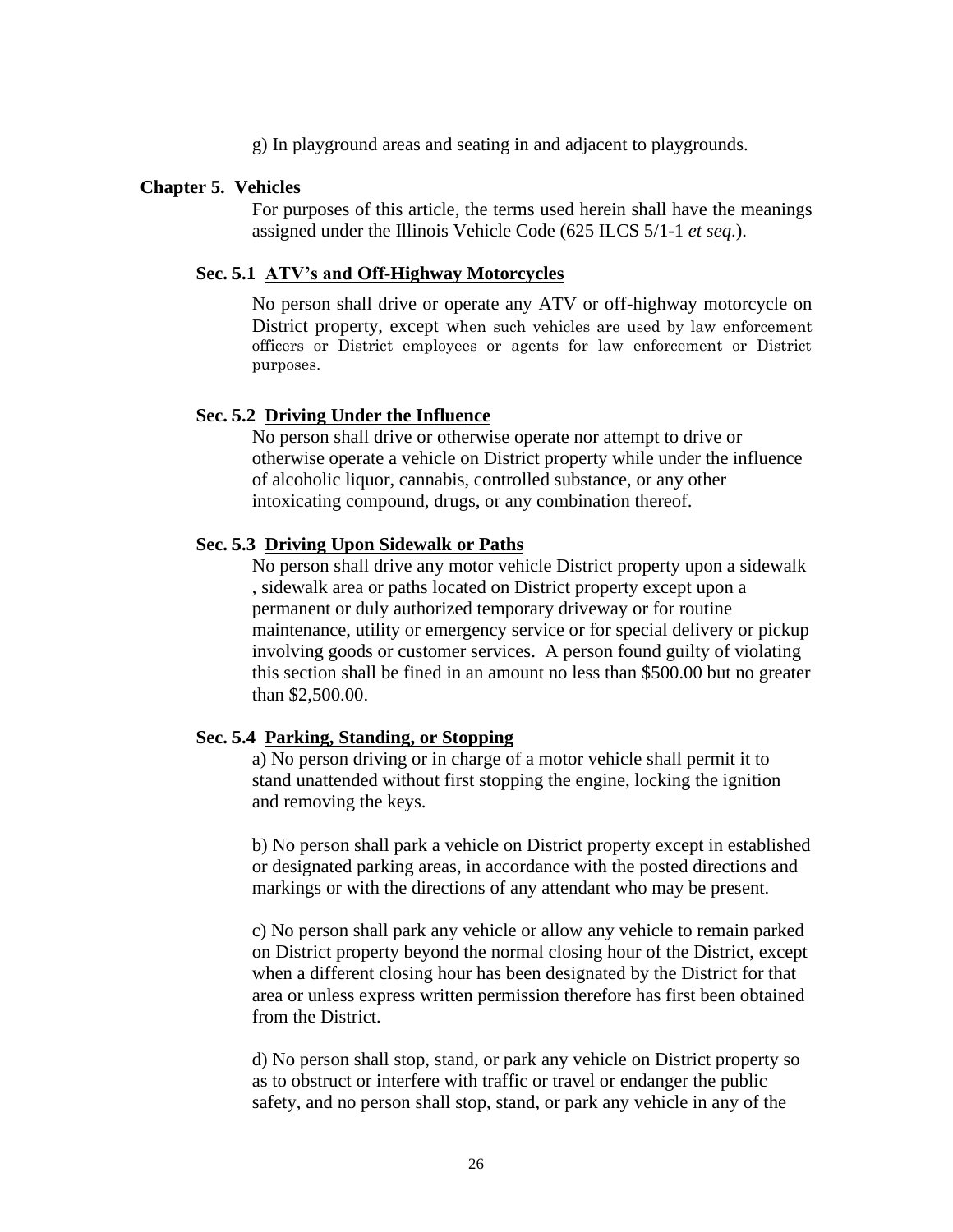following places except when otherwise designated, or when necessary to avoid conflict with other traffic or when in compliance with the directions of a District employee:

1) On the left side of any roadway;

2) On parkways, lawn areas, and grounds;

3) In front of a public or private driveway;

4) Within any intersection;

5) Within any crosswalk;

6) Within 20 feet of any intersection or crosswalk;

7) Within 30 feet of any stop sign or traffic control signal, other than in a marked parking space;

8) On the roadway side of any vehicle stopped or parked at the edge or curb of the roadway ("double parking");

9) In a position to block another vehicle lawfully parked;

10) On any sidewalk;

11) At any place where official signs or other markings prohibit parking, or where curbs have been painted yellow;

12) Within 15 feet of a fire hydrant;

13) In a fire lane or within 8 feet of the entrance to a fire lane;

14) Within 20 feet of the driveway entrance to any fire station and on the side of a street opposite the entrance to any fire station within 75 feet of such entrance (when properly signposted);

15) Between a safety zone and the adjacent curb or within 30 feet of points on the curb immediately opposite the ends of a safety zone, unless a different length is indicated by signs or markings;

16) Alongside or opposite any street excavation or obstruction when stopping, standing, or parking would obstruct traffic;

17) Upon any bridge or other elevated structure upon a roadway, or within a roadway tunnel;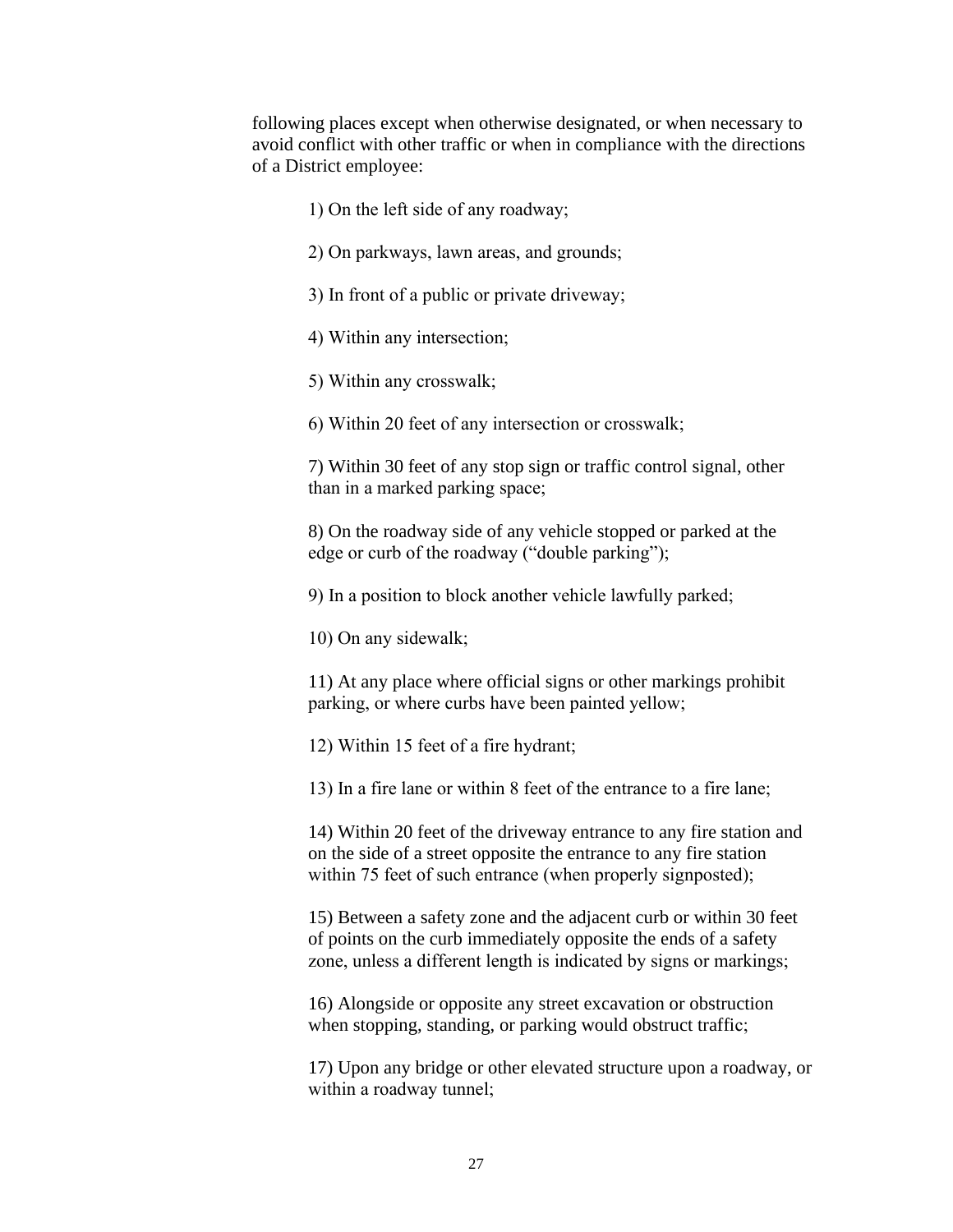18) On any railroad tracks or within 50 feet of the nearest rail of a railroad crossing;

19) On a controlled access roadway;

20) At any place or time where a permit or sticker is required by the District for parking unless the required permit or sticker has been obtained and is displayed on the vehicle.

e) No person shall park a vehicle upon any roadway or in any public off street parking facility on District property for any of the following purposes:

1) To display such vehicle for sale; or

2) To perform maintenance or repair of such vehicle, except for repairs necessitated by an emergency; or

3) To sell goods or services from such vehicle unless authorized by the park district.

f) Notwithstanding any contrary provision contained in this section the operator of an authorized emergency vehicle may park or stand irrespective of the provisions of this Ordinance.

g) No person shall move a vehicle not lawfully under his control into any such prohibited area or away from a curb such distance as is unlawful.

h) Except as otherwise provided, every vehicle stopped or parked upon a one-way roadway on District property shall be so stopped or parked parallel to the curb or edge of the roadway, in the direction of authorized traffic movement, with its righthand wheels within twelve (12) inches of the righthand curb or as close as practicable to the right edge of the righthand shoulder or, where permitted, with its lefthand wheels within twelve (12) inches of the lefthand curb or as close as practicable to the left edge of the lefthand shoulder.

i) Penalty Provisions for Parking Violations.

1) Whenever any vehicle is parked in violation of any parking provision of this section, any law enforcement officer observing such violation may issue a parking violation notice and serve the notice on the owner of the vehicle by handing it to the operator of the vehicle if he is present or by affixing it to the vehicle in a conspicuous place. The issuer of the notice shall specify on the notice his identification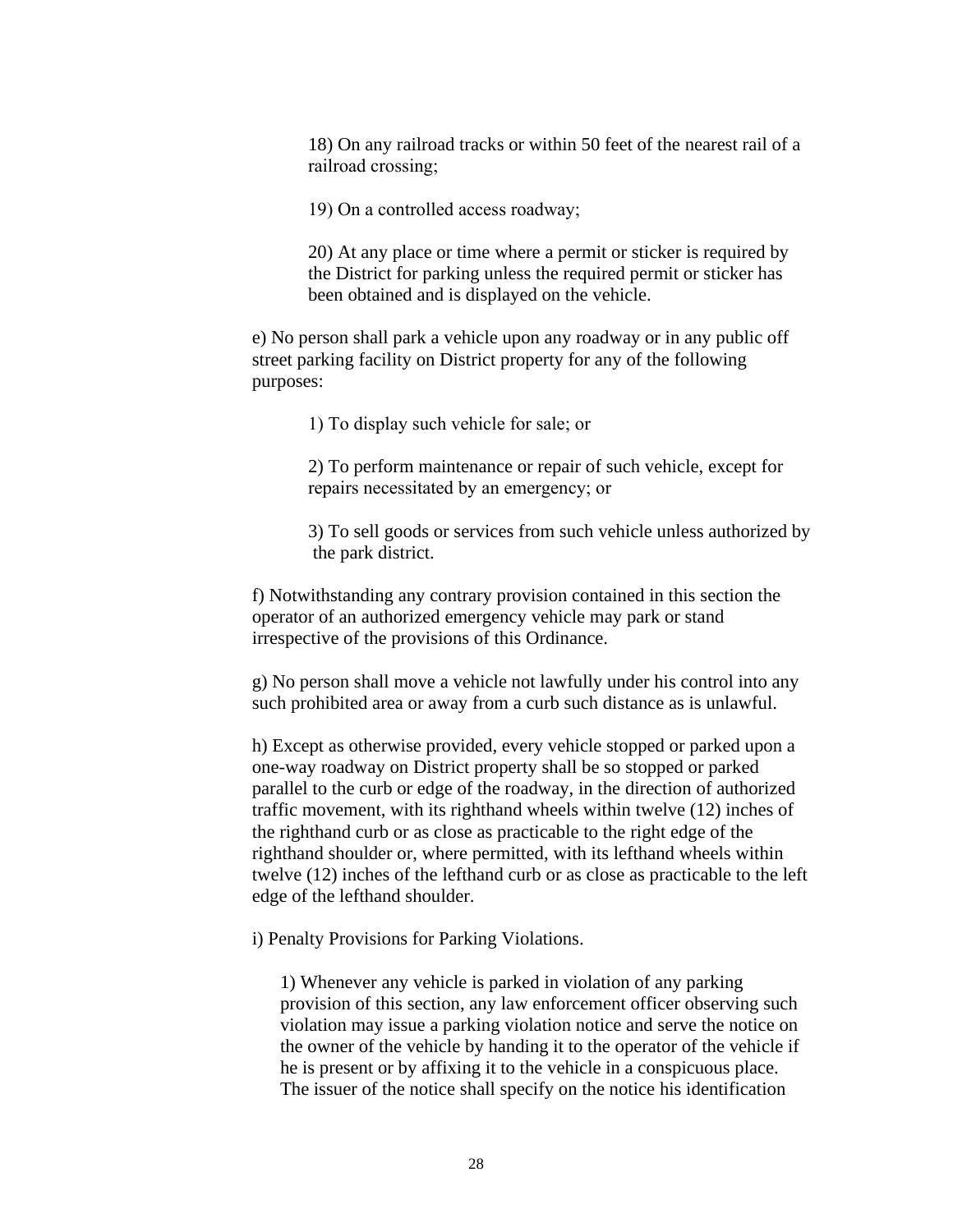number, the particular parking regulation allegedly violated, the make and state registration number of the cited vehicle, and the place, date, time, and nature of the alleged violation and shall certify the correctness of the specified information by signing his name to the notice.

2) A parking violation notice issued, signed, and served in accordance with this section, or a copy of such notice, shall be deemed prima facie correct and shall be prima facie evidence of the correctness of the facts shown therein. The notice or copy thereof shall be admissible in any subsequent administrative or legal proceeding.

3) Any violation of the parking provisions of this section or any provision of the Illinois Vehicle Code prohibiting or restricting vehicular standing or parking shall be a civil offense punishable by fine, and no criminal penalty, or civil sanction other than that prescribed in this section, shall be imposed.

<span id="page-28-0"></span>4) Any person who violates or fails to comply with any provision of this section shall be fined not less than \$30.00 and not more than \$750.00 for each offense.

#### **Sec. 5.5 Riding Outside Vehicles**

a) No person shall ride upon the fenders, running boards, bumpers, hood, or any other exterior part of any vehicle on District property.

b) No person shall cling or attach himself, his vehicle, or any other object, to any other vehicle on District property.

## **Sec. 5.6 Right-of-Way**

<span id="page-28-1"></span>a) Every operator of a vehicle shall yield the right-of-way to a pedestrian at any marked crosswalk or within any unmarked crosswalk at any intersection on District property.

b) Every operator of a vehicle shall exercise due care to avoid colliding with pedestrians upon any roadway on District property.

c) Every pedestrian crossing at a roadway on District property at any point other than within a marked crosswalk or within an unmarked crosswalk at any intersection shall yield the right of way to vehicles upon the roadway.

d) Except as otherwise provided herein, the operator of a vehicle approaching an intersection on District property shall yield the right-ofway to a vehicle that has already entered the intersection from a different roadway. When two (2) vehicles approach an unmarked intersection from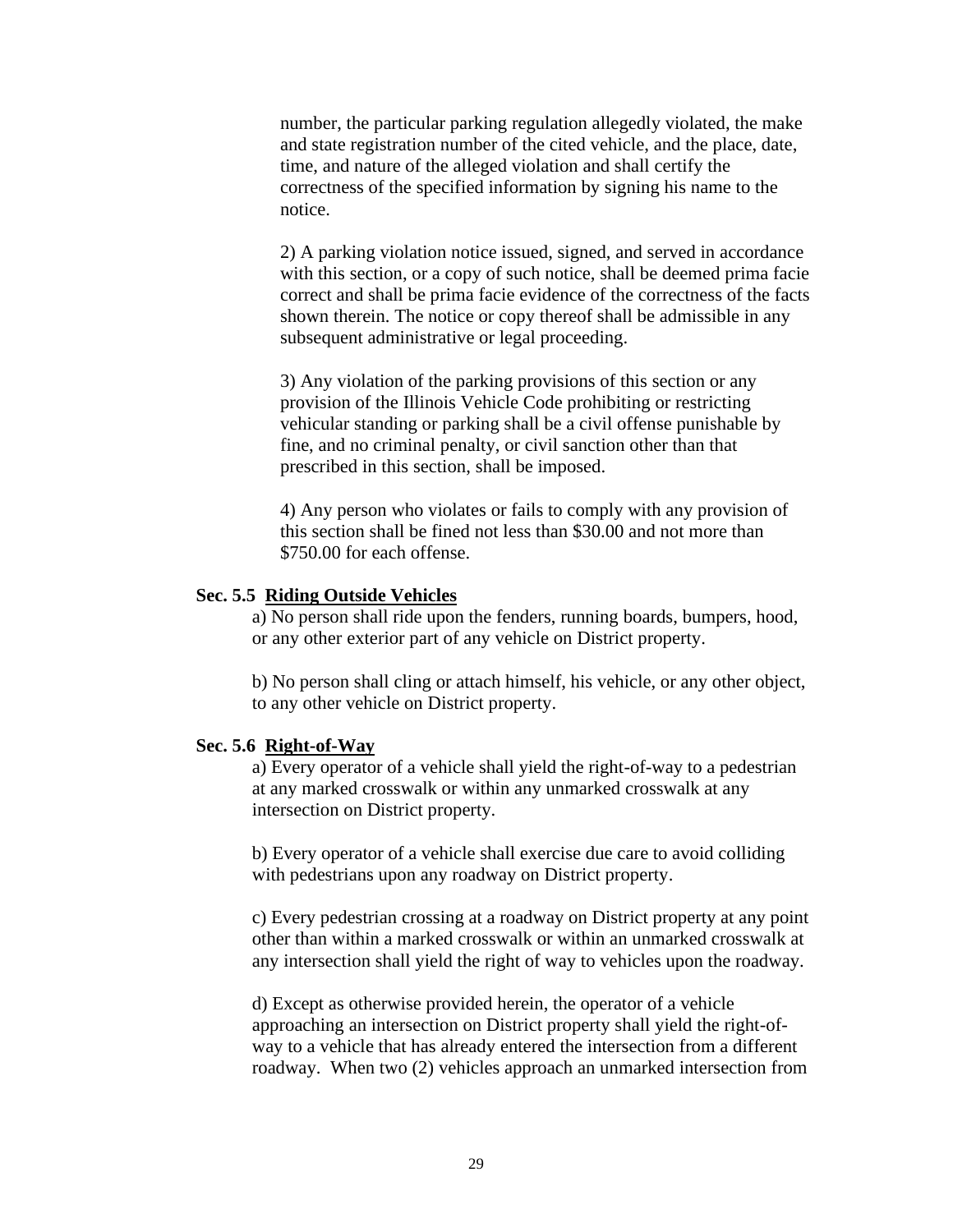different roadways at approximately the same time, the operator of the vehicle on the left shall yield the right-of-way to the vehicle on the right.

# **Sec. 5.7 Snowmobiles**

<span id="page-29-0"></span>For purposes of this subsection, a "snowmobile" shall be defined as any self-propelled vehicle intended for travel primarily on snow, driven by a track or tracks in contact with the snow, and steered by ski or skis in contact with the snow.

No person shall drive, ride, or otherwise operate a snowmobile on District property.

## **Sec. 5.8 Speed Limit**

<span id="page-29-1"></span>No person shall operate, propel or cause to be propelled a vehicle on any road, drive, or parking area at a speed greater than the speed limit posted along the right-of-way or, in the absence of such posted limit, at a speed in excess of 10 miles per hour.

# **Sec. 5.9 Towing**

<span id="page-29-2"></span>Any unattended vehicle in violation of any provision of this ordinance may be towed at owner's expense.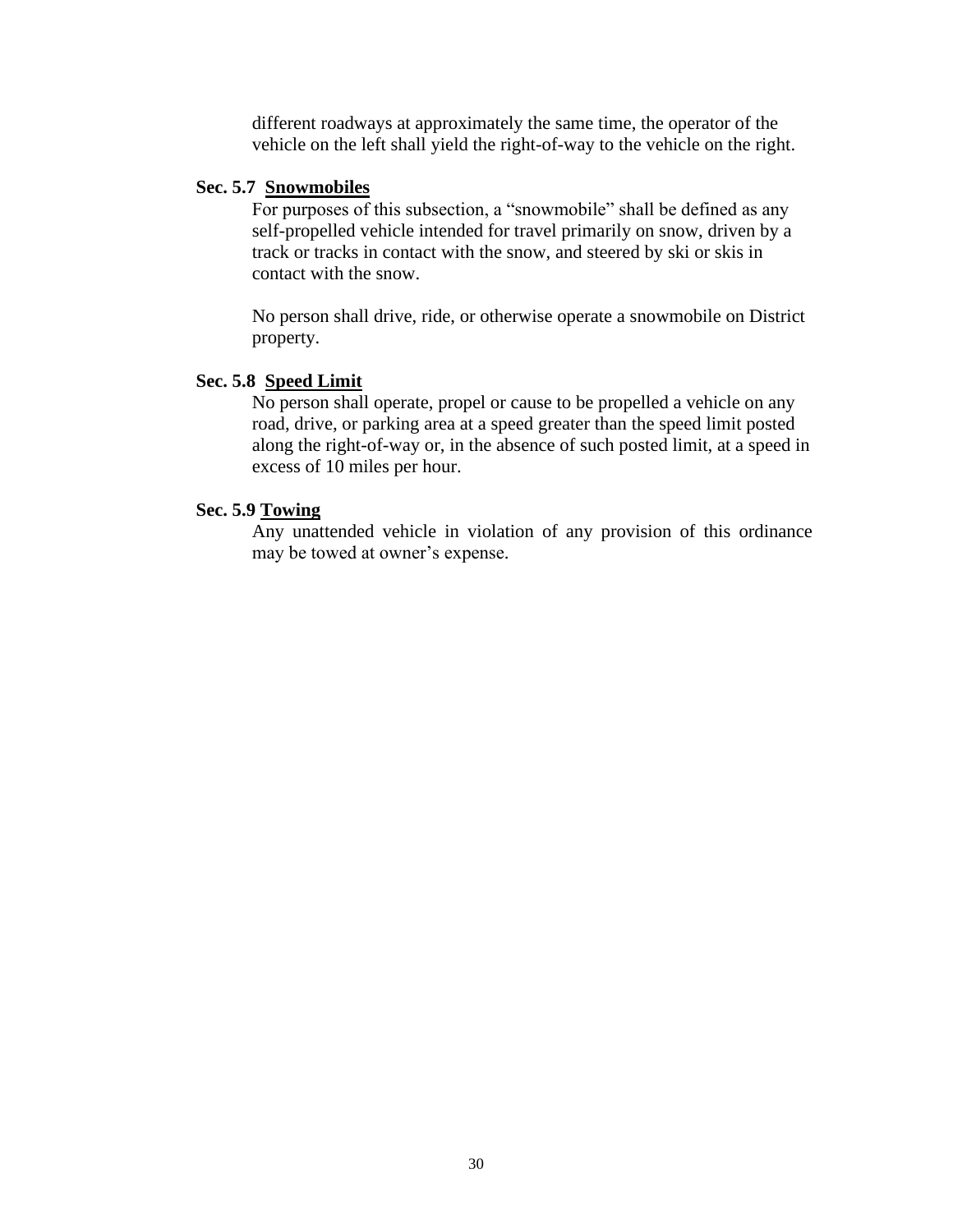## **Chapter 6. Permits**

## **Sec. 6.1 Permit Process**

<span id="page-30-1"></span><span id="page-30-0"></span>For purposes of this section, the term "exercise of First Amendment rights" shall include, without limitation, parades, marches, demonstrations, rallies, religious services, speeches, solicitation of votes, petition signatures or contributions, picketing and leafleting.

a) Permits may be granted upon proper application and approval where the applicable section of these Ordinances or any other District ordinance, policy, rule, or regulation requires a Permit in order to engage in a particular use or activity.

b) Every person requesting a Permit shall complete and file a written application with the Executive Director or his or her designee on forms provided by the District and pay applicable application fees at the District's administrative offices located at 102 E. Wesley Street, Wheaton, IL 60187. The application shall be dated and stamped when received and a receipt shall be issued to the applicant.

c) Unless otherwise provided in another section of these Ordinances or District ordinance, rule, or regulation, all applications for Permits not involving the exercise of First Amendment rights must be received by the District at least twenty-one (21) calendar days prior to the use for which a Permit is sought. Applications for Permits involving the exercise of First Amendment rights must be received by the District at least three working days prior to the event requested.

d) Except for applications for Permits involving a commercial activity or for the sale or delivery of alcoholic beverages, the District shall issue the requested Permit without unreasonable delay unless:

1) The proposed activity violates any federal, state, local, or District law, rule, or regulation;

2) A prior application for a Permit for the same date, time, and location has been or will be granted and the use authorized by that Permit does reasonably allow multiple occupancy of that particular location by more than one permittee;

3) The proposed use is of such a nature that it cannot reasonably be accommodated in the particular location applied for, considering, without limitation, the likelihood of such things as damage to District resources or facilities, damage to an environmentally sensitive or protected area's ecosystem, impairment of a protected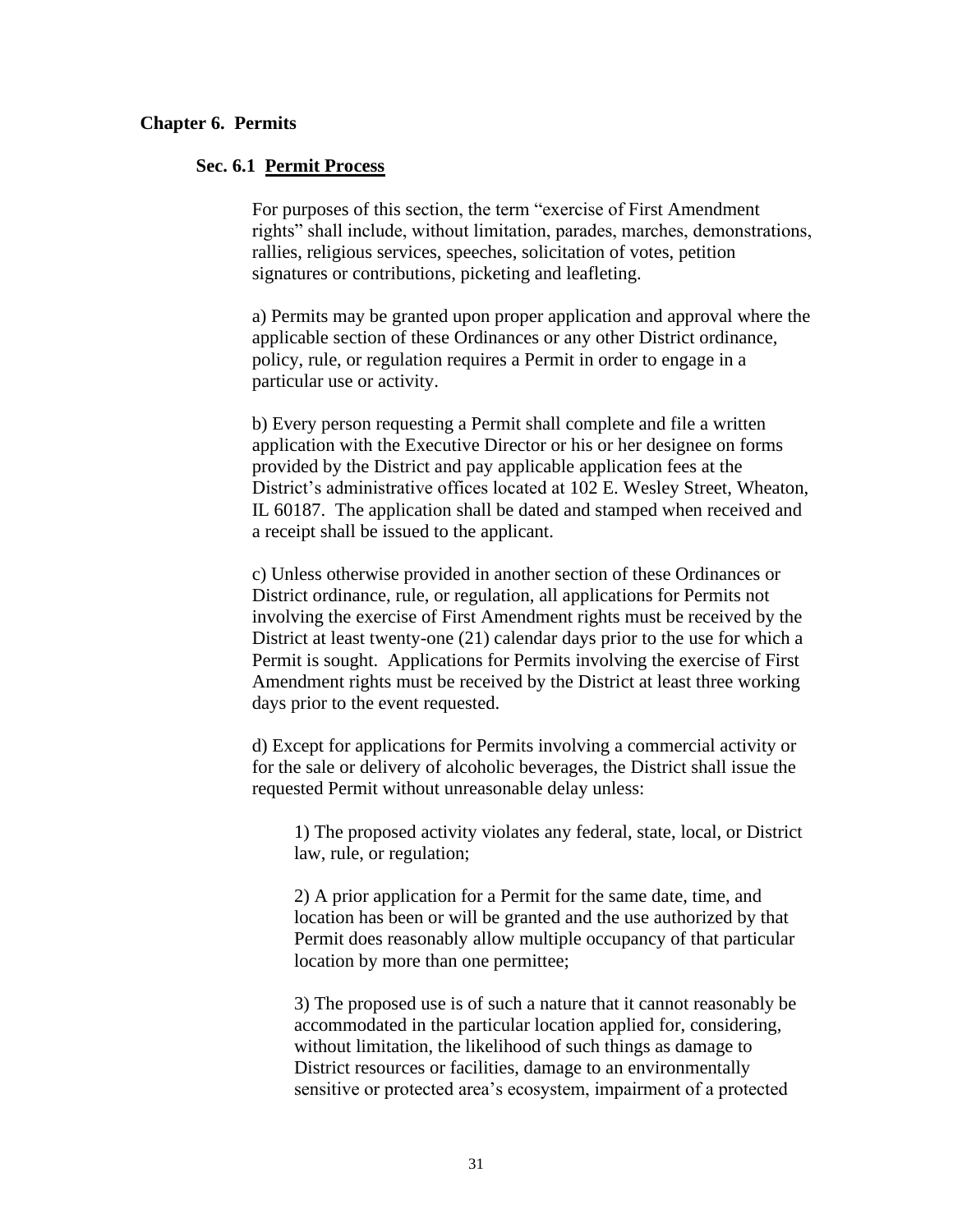area's atmosphere of peace and tranquility, unreasonable interference with District functions, buildings, facilities, operations, programs or activities, or unreasonable interference with the use or purpose of the District property applied for;

4) The proposed use would substantially impair the operation or use of facilities or services of District concessionaires or contractors; or

5) The proposed use would so dominate the use of District property as to preclude other persons from using and enjoying them.

e) If the application is approved, the District shall issue a written Permit to the applicant. If the application is denied, the District shall issue the applicant written reasons for denying the application.

f) If an application is denied on the basis of a scheduling conflict or inappropriateness of the location, duration, or time of the activity, the District will make a reasonable effort to arrange an alternative location, duration, or time that is acceptable to the applicant. If the District denies an application pursuant to section (specific sections), or the applicant is dissatisfied with such Permit as issued, he may appeal the decision to the Park Board. All other decisions on the issuance of Permits by the Executive Director or his designee are final.

h) Any Permit granted by the District shall contain lawful prerequisites to the issuing of the Permit and restrictions on the conduct of the permitted use including without limitation: payment of a reasonable fee; general liability insurance coverage; an agreement to fully indemnify and hold the District harmless from any liability or costs resulting from the use; a requirement that the persons involved in the use observe all federal, state, local, and District laws, ordinances, rules, and regulations; time, duration, and location restrictions; restoration deposit; a written agreement by the applicant to fully restore any District property soiled or damaged by the use; and, any reasonable restriction necessary for the efficient and orderly contemporaneous administration of the use, other activities with a Permit and regular District uses, functions, programs, and activities.

i) Any person holding a valid Permit issued by the District for use of District property may use that District property to the exclusion of any other person except the District and its employees and authorized agents.

j) Subject to the terms of subsection  $(g)$  above, the District may make necessary changes or place necessary additional restrictions on any Permit after it has been issued.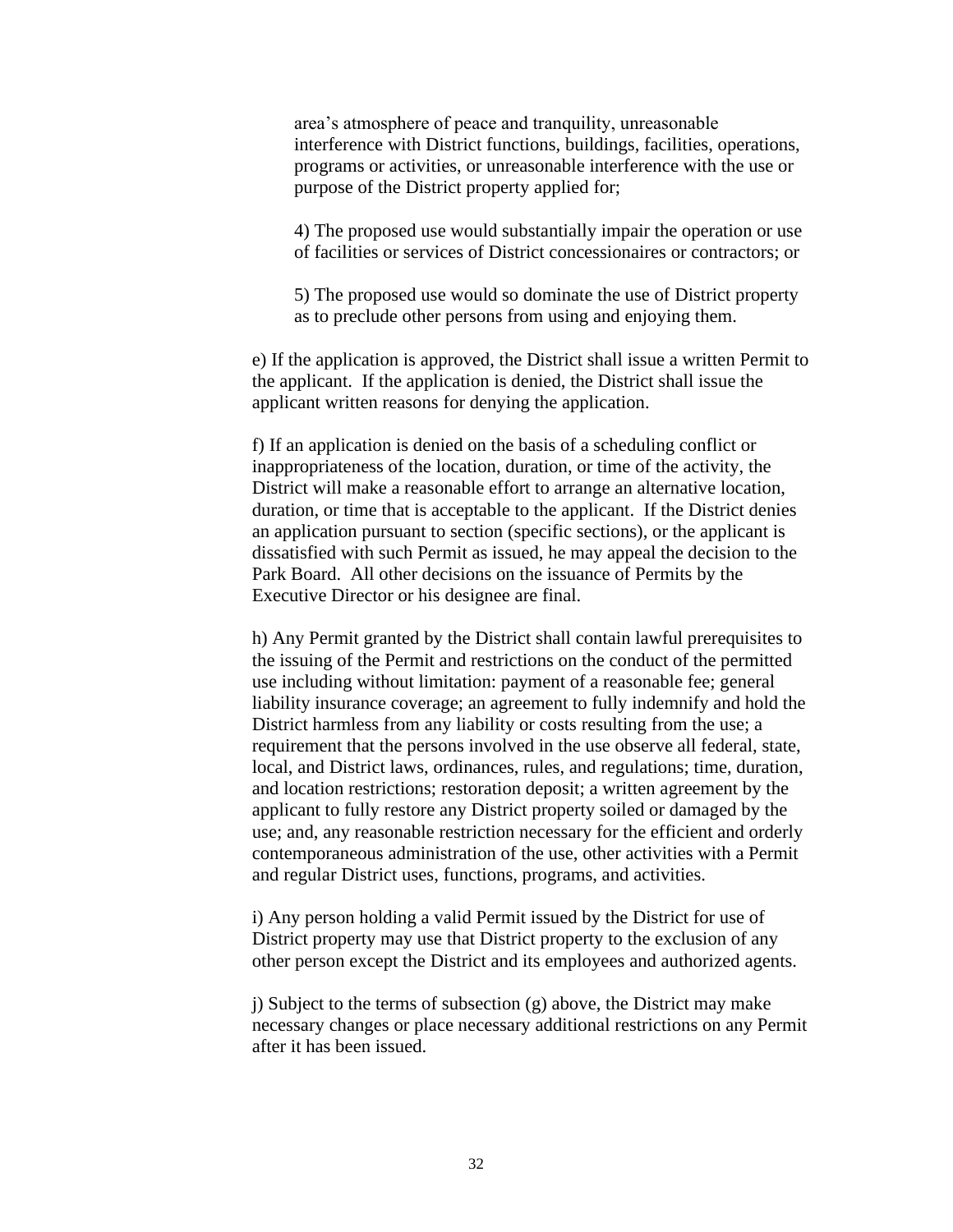k) Violation of the terms, restrictions and conditions contained in the Permit may result in the suspension or revocation of the Permit.

l) Unless as specifically provided elsewhere in the Ordinances, no Permit shall be issued for a period in excess of seven (7) consecutive calendar days. A Permit may be extended for like periods of time pursuant to a new application, unless another person has requested use of the same location and use of that location by more than one permittee is not reasonably possible.